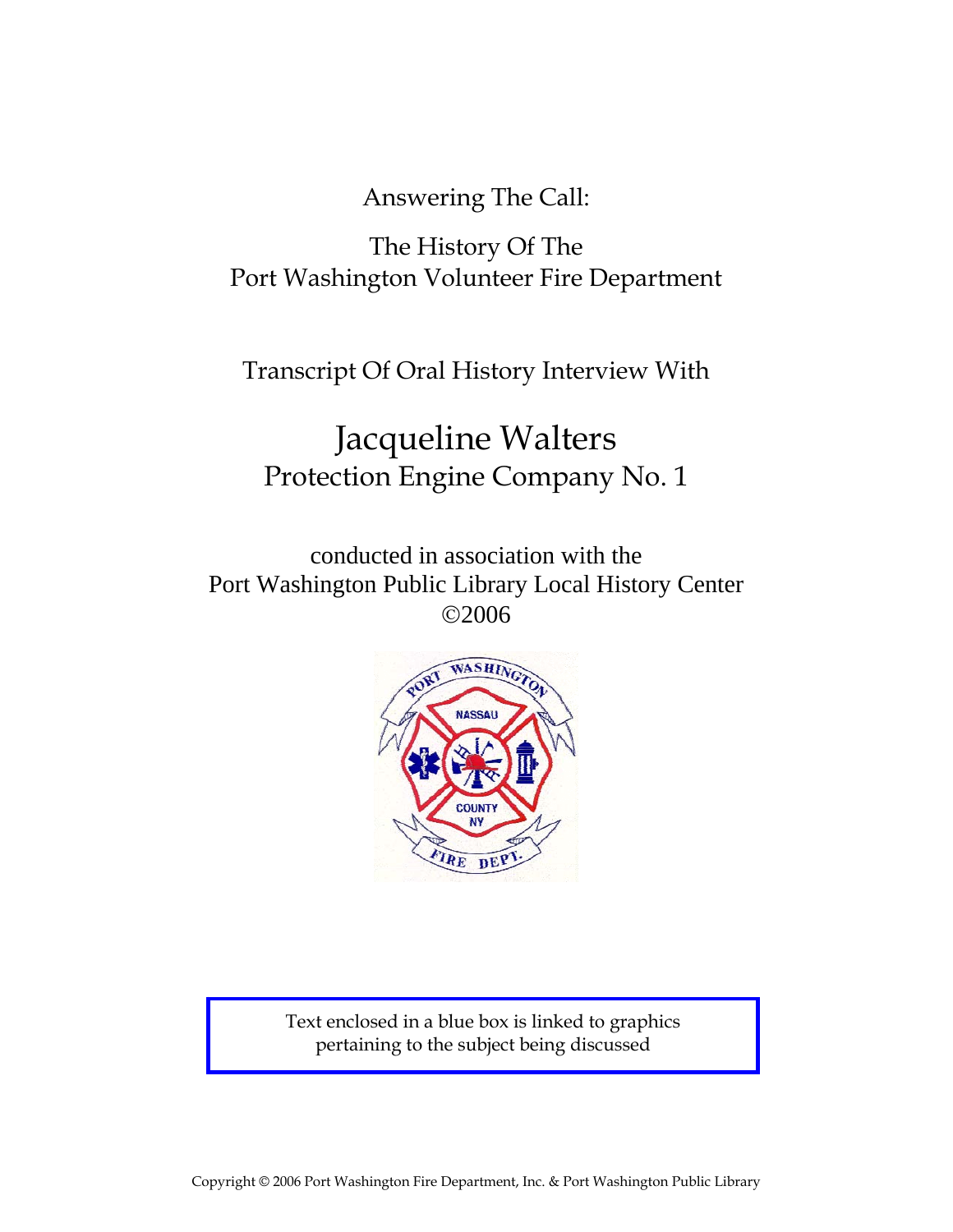Q: ... January 25th, 2005. This is an interview with Jacqueline Walters. My name is Sally Olds. The interview is taking place at the Port Washington Public Library. Can you please say your name.

Jacqueline Walters: Jacqueline Walters.

- Q: And which fire company are you affiliated with?
- JW: Protection Engine Company Number One.
- Q: Okay. What was it like growing up in Port Washington?
- JW: It was a lot of fun. I grew up by the water. And so, we were known as the clamdiggers. I mean, I've lived in Port all my life, and so has my husband.
- Q: What are your childhood memories about fires or firefighting?
- JW: [Well, I don't remember too much about fires when I was very young. I wasn't much into](http://www.pwfdhistory.com/trans/waltersjac_trans/fhh_racing004_web.jpg)  the Fire Department at that time. I do remember that--I grew up on Manhasset Isle--and that the racing team did use the entrance, Manhasset Avenue, for practice. I remember that when I was young. My uncle was, at one time--Ray Maloney--was at one time in the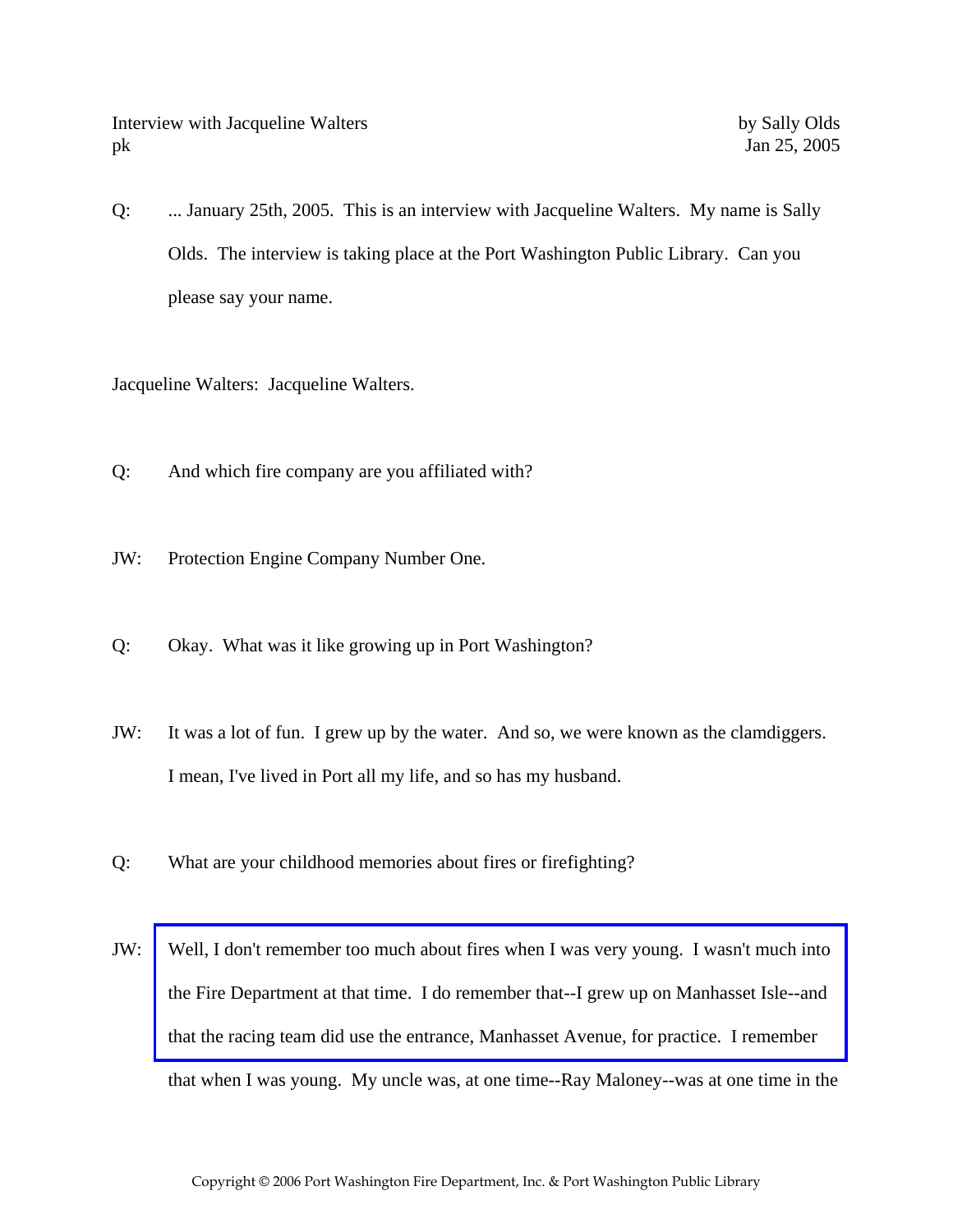Atlantic Hook and Ladder Company, years and years and years ago when I was very young. My father had a local business in town, but he never had time--he was very involved in sports. He never was involved in the Fire Department.

- Q: Do you remember anything that your uncle told you?
- JW: No, I don't.
- Q: At what point, then, did you join the Ladies Auxiliary?
- JW: Well, my father-in-law belonged to Atlantic Hook and Ladder years ago, but it was a short time that he was in, and I don't remember that at all. My husband joined the Fire Department in 1967, and I joined the Auxiliary in 1968, I think--in the beginning of '68.
- Q: What was your husband's name?
- JW: John. John J. Walters, Jr.
- Q: And so what made you decide to join the Auxiliary?
- JW: Well, at that time, we were friendly with a lot of the people that were in the Fire Department, and the Ladies Auxiliary was quite big at that time. And there were a lot of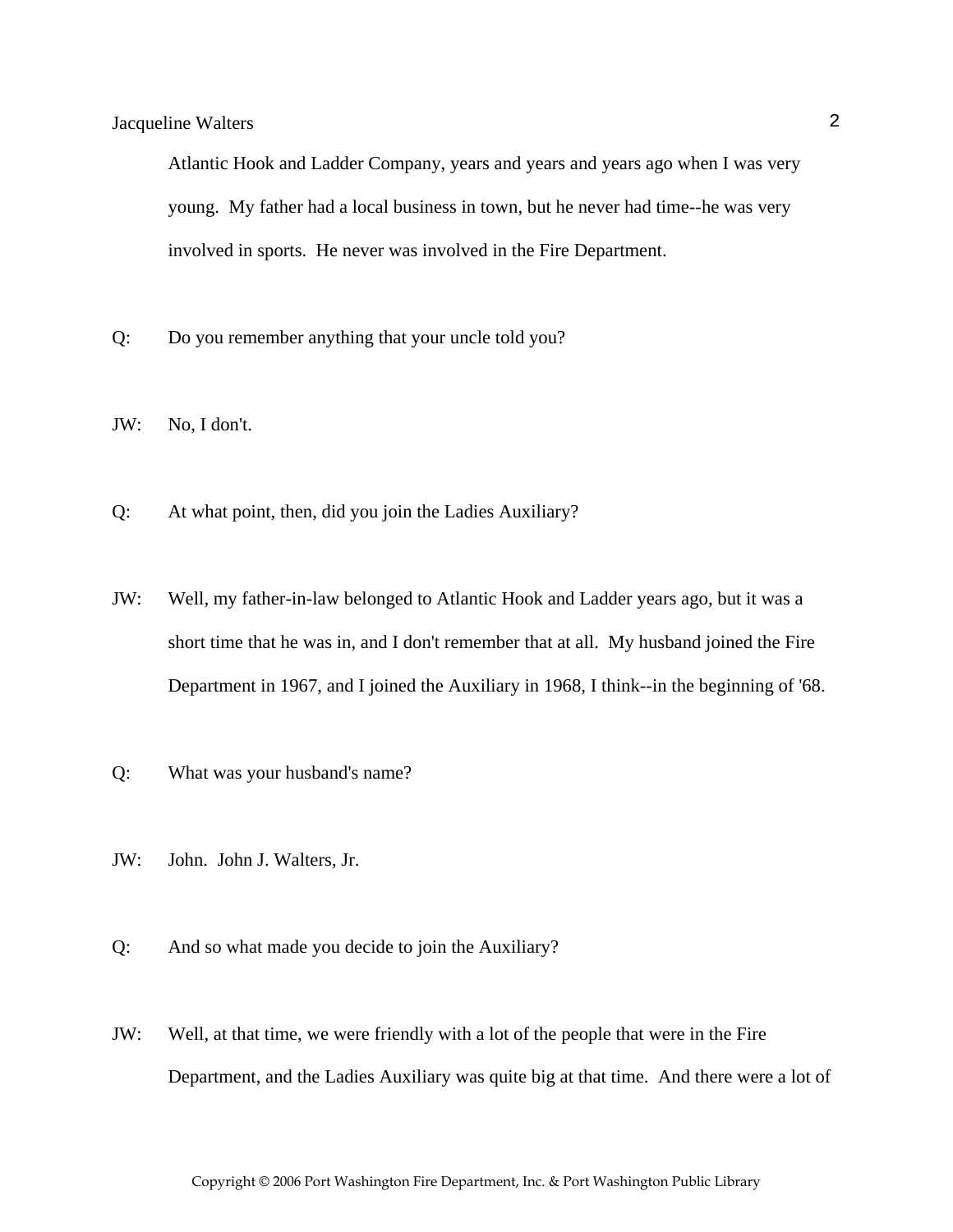girls that were very active. It was a social outing and also helping the firemen and local community charities, and so on.

- Q: What kinds of things did you do to help the firemen?
- JW: If there was a fire, the women went out and they would make coffee and cook for them. There were fundraisers for them. There were several little things that they did. The Auxiliary would help out if there was an illness in a family or something; they would help out that way.
- Q: So, are there any particular fires that you remember working at?
- JW: Oh, I guess the saddest one was--I can't think of his name--Bobby ...
- Q: Bobby Dayton.
- Q: [Bobby Dayton.](http://www.pwfdhistory.com/trans/waltersjac_trans/pnews881201_pz.pdf) Yes, when Bobby Dayton was-[-and then Ingrid was killed-](http://www.pwfdhistory.com/trans/waltersjac_trans/sowle_pz.pdf)-one of the members of Fire Medics down on West Shore Road. And my son happened to be standing right next to her, so he was lucky that he didn't get hit, too. But there were several fires. [The fire down at the marinas--](http://www.pwfdhistory.com/trans/waltersjac_trans/news_cocks_boatyardsx.pdf)I honestly don't remember a lot of them. There were so many of them, and we did do a lot at that time. We did fashion shows. Murder mystery dinners. We did a lot of fundraising and different things. The Auxiliary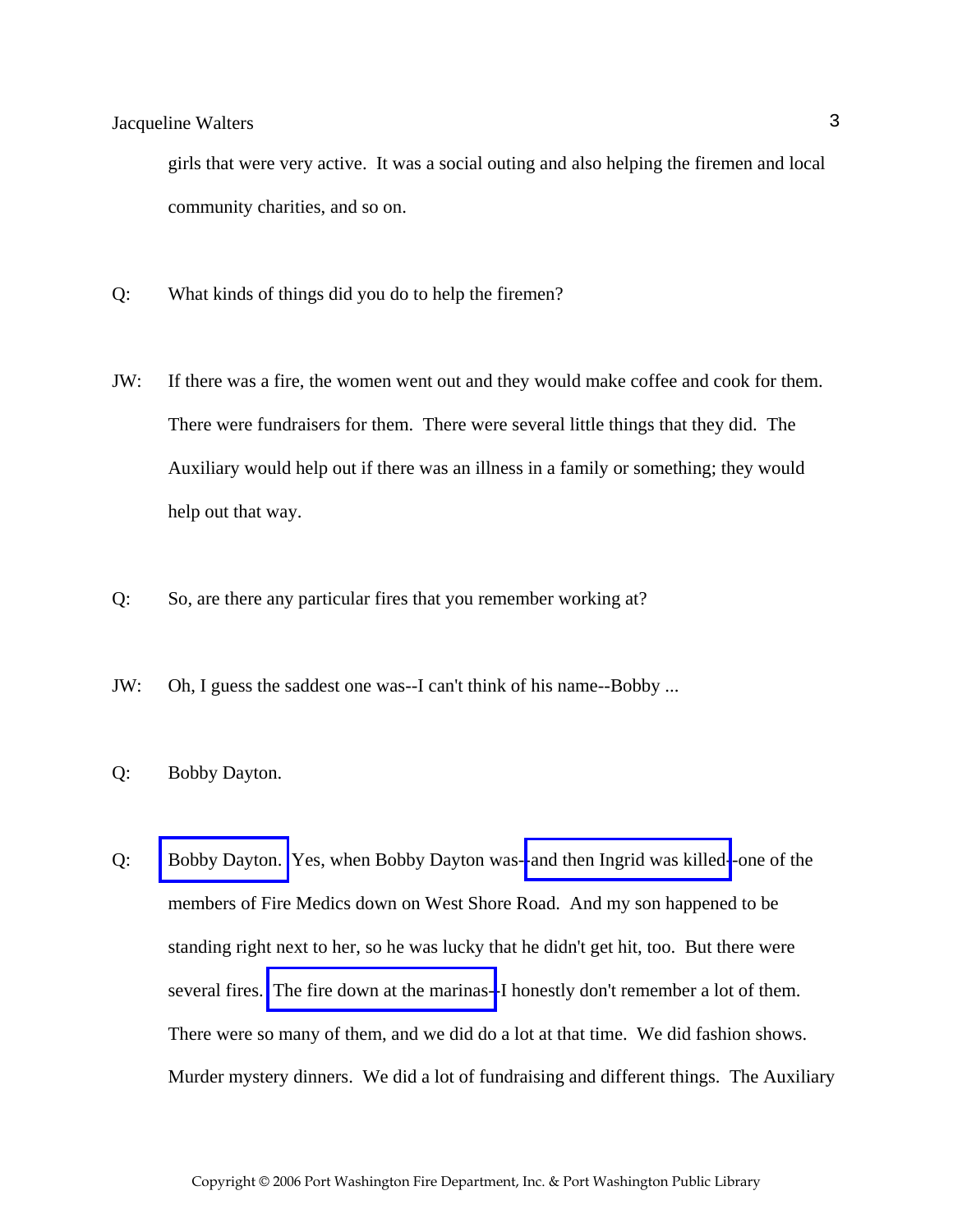was very big, but, as anything else, it petered down after, you know, I guess maybe in the '90s--middle '90s--it started kind of not being too active anymore; there weren't too many members left.

- Q: Why do you think that was?
- JW: I think that the girls today had young children, but they went out to work, so they didn't really have--they don't have time. That's really what it is. And we did try to hold it together for a long time--a few of the girls and myself. We actually took offices, you know, two times around, and we tried to keep it together. But, you know what, if you only have four people there at meetings, you can't do much. So, I guess it was maybe in 2000, 2001, that we no longer had any meetings.
- Q: Did any of the members of the Ladies Auxiliary from Protection move over to join the Flower Hill group, because they're still active.
- JW: No. Every company has its own rules for the Auxiliary. At the time when Protection was formed, it was to be a spouse of a fireman. In Flower Hill, I believe you can be a family member. So they were a little bigger because of that. And, yes, they are active. We tried even joining together at one time. And then, years ago, there was a Department Auxiliary, and that--it became a little bit too involved, because you can't go to your own Auxiliary meeting and to the Department Auxiliary meeting, because it's just too many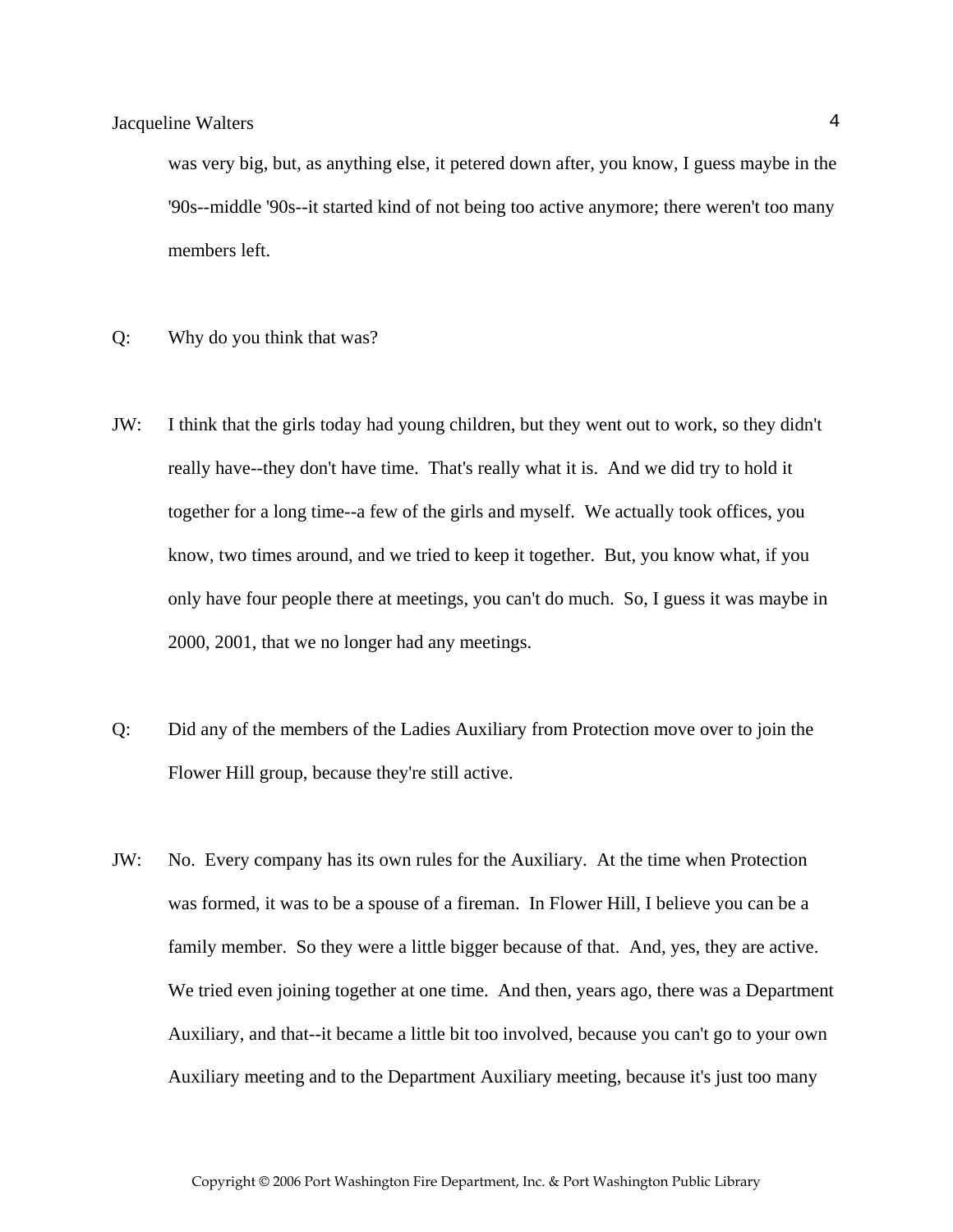nights out, and you have young children. And at that time, it was fun while we did it, but it just kind of petered out also, because there just wasn't that much of an involvement in it. So, they went back to the respective companies, and it was disbanded. And then the companies kind of fell apart because of the lack of involvement. Everybody's just too busy.

- Q: The companies--you mean the Ladies Auxiliary in the companies.
- JW: Yes, yes. I do.
- Q: Well, what did you do to try to attract new members?
- JW: Well, you just--it's a voluntary thing. So, you go and you ask them, and it was always- most of the girls, you know, "Well, I can't join ..." The big bone of contention was "I can't join because what's the point of me trying to help out if there's a fire if my husband goes to the fire? And who stays home with the kids, then I can't go anyway." That became a problem. I happened to be very lucky. My sister-in-law lived next door, so one of us--she also belonged to Flower Hill Auxiliary. So we would take turns. One of us would watch all the kids and go, and the next time the other one would go. Or sometimes, as the kids got older, one of the older children would watch the younger ones and we'd both go.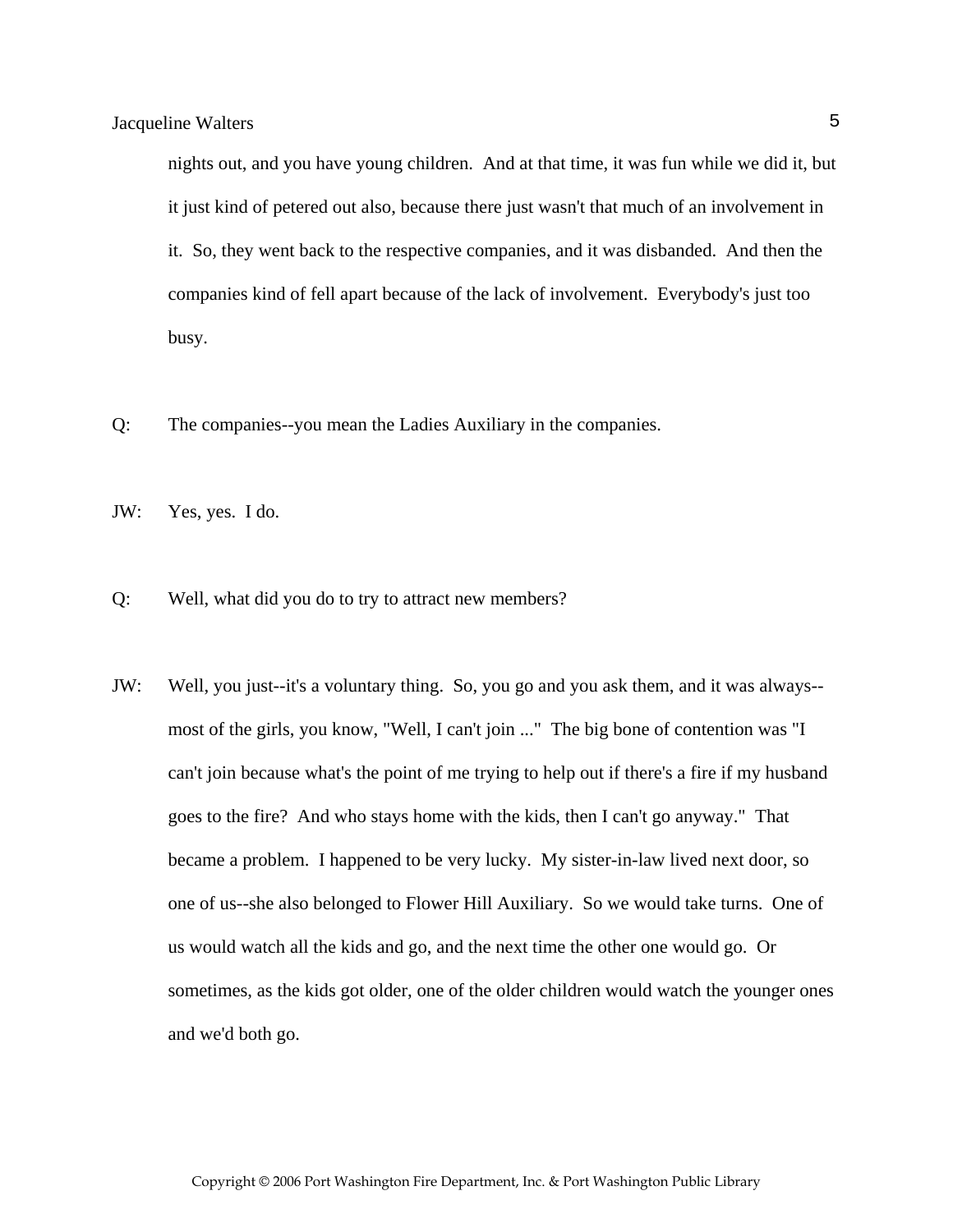- Q: What's your sister-in-law's name?
- JW: She was a Cycan. Barbara Cycan.
- Q: And how many children do you have?
- JW: I have five children. My oldest son is in the Fire Department. He's one of the..he's a Deputy Chief right now.
- Q: And what's his name?
- JW: John Walters, III. John J. Walters, III. And my younger son, Tim, was in the Fire Department, but he has moved to Myrtle Beach, South Carolina, and he's in the Fire Department in Myrtle Beach. So, yeah, they're all firemen. And my son who's going to be Chief in 2007, he wanted to be a fireman since the time he could walk. When he went in as Captain in Protection, he--I have a picture of him in a little pedal fire engine when he was like two and a half, and I had it blown up on a big poster board and brought it to the dinner, and I really thought he was going to be upset. But they all loved it, and so- and my grandson, we have pictures of him, because he's now--everything's Fire Department with him.
- Q: How old is he?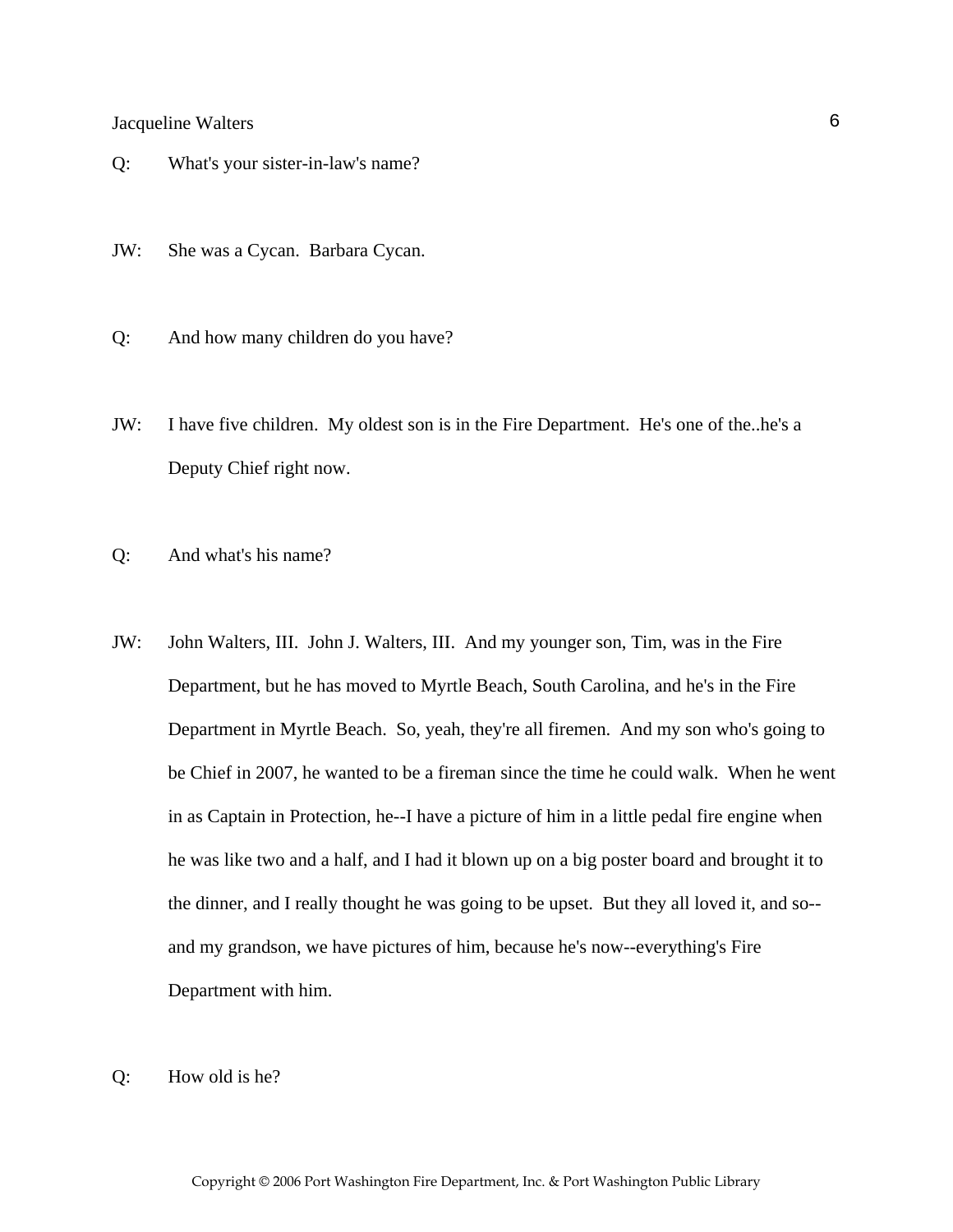- JW: He's a year and a half. And he just had his picture taken in one of the places--my daughter took him to one of those places, and they had a fire truck, and he immediately went to the fire truck and had to sit in it. So, of course, my husband has a room of his old Fire Department memorabilia, and that picture's right up there in the middle, with our grandson Connor sitting right in the fire truck.
- Q: What other kind of memorabilia does he have?
- JW: My husband?
- Q: Yeah.
- JW: Oh, my goodness. He has an old--I don't know what they're called--a ladder from the New York City Fire Department. A scale ladder, I think it's called, or something, that you go up. He's got nozzles, hose, lamps, every kind of fire truck you could possibly think of in scale models, and some toy fire trucks. And, yes, the room is very crowded. And we've just recently moved, and our whole basement was a finished room with all of this in it, and we had to give a lot of it away and pack up a lot of it, so we don't have a lot of it--as much as we had--although we still have plenty.
- Q: Where did you give it to--or to whom?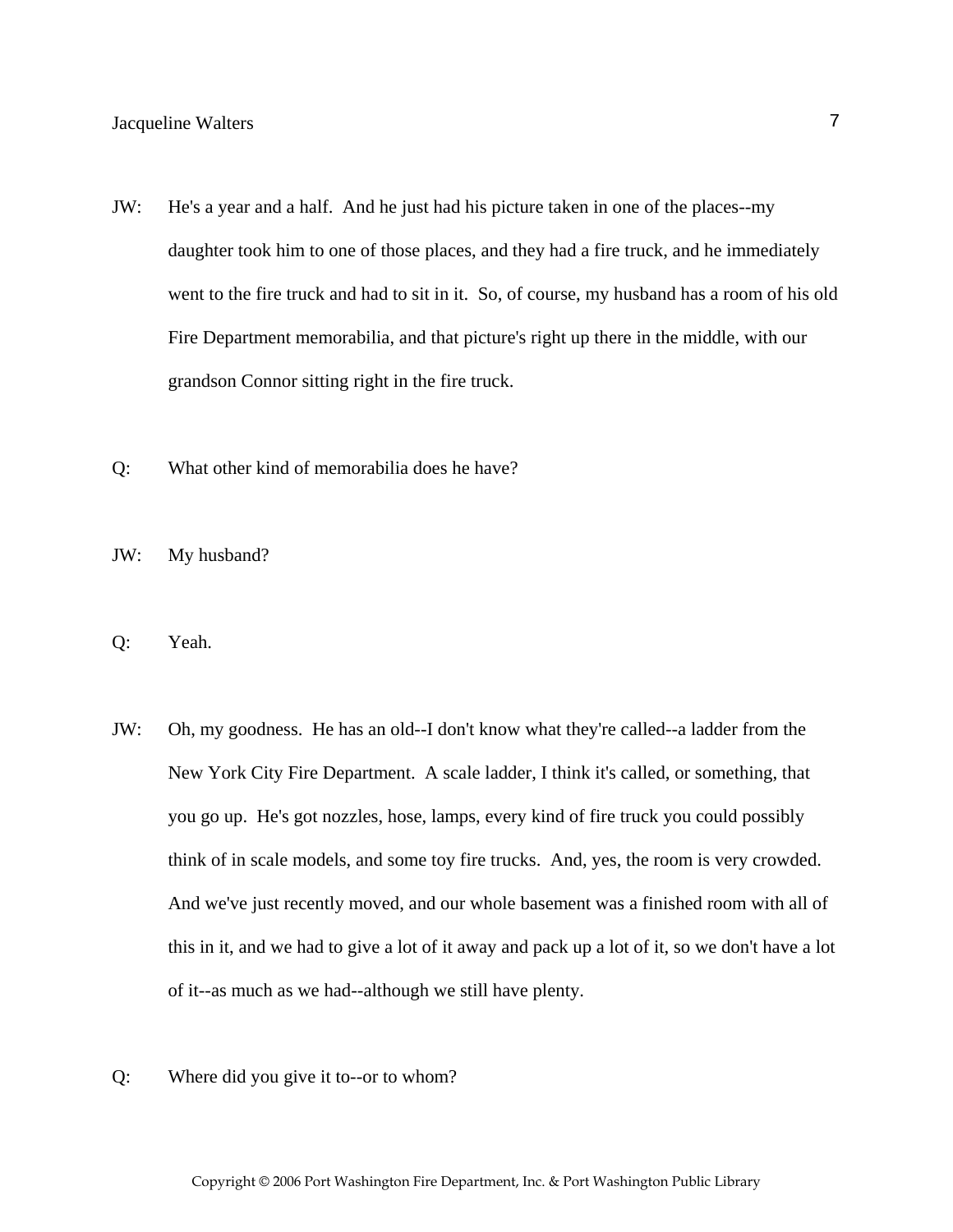- JW: Some of my children. Some of the things are packed up, and my husband's going to contact Nassau County--they're building a fire museum--Nassau County's building it. And he's going to donate it to them. There's a lot of things we can't fit in this--where we are now.
- Q: Have you spoken to Frank Pavlak?
- JW: Oh, yes. He's well aware of it, yes.
- Q: Because I know they have ...
- JW: He's a good friend of ours. He and his wife Beverly and, you know, was active in the Auxiliary with me.
- Q: So, you talked about the social life there. Can you tell me a little bit about how involved you were in the social life of the Fire Department?
- JW: Yes. We were very involved. The installation is an annual dinner that everybody always looked forward to. The meetings were a social outing, and every so often we'd have like a pot-luck dinner just for the girls. Sometimes, we'd do a craft. It was a wonderful way to get out, especially when your children are small. And you could leave whenever you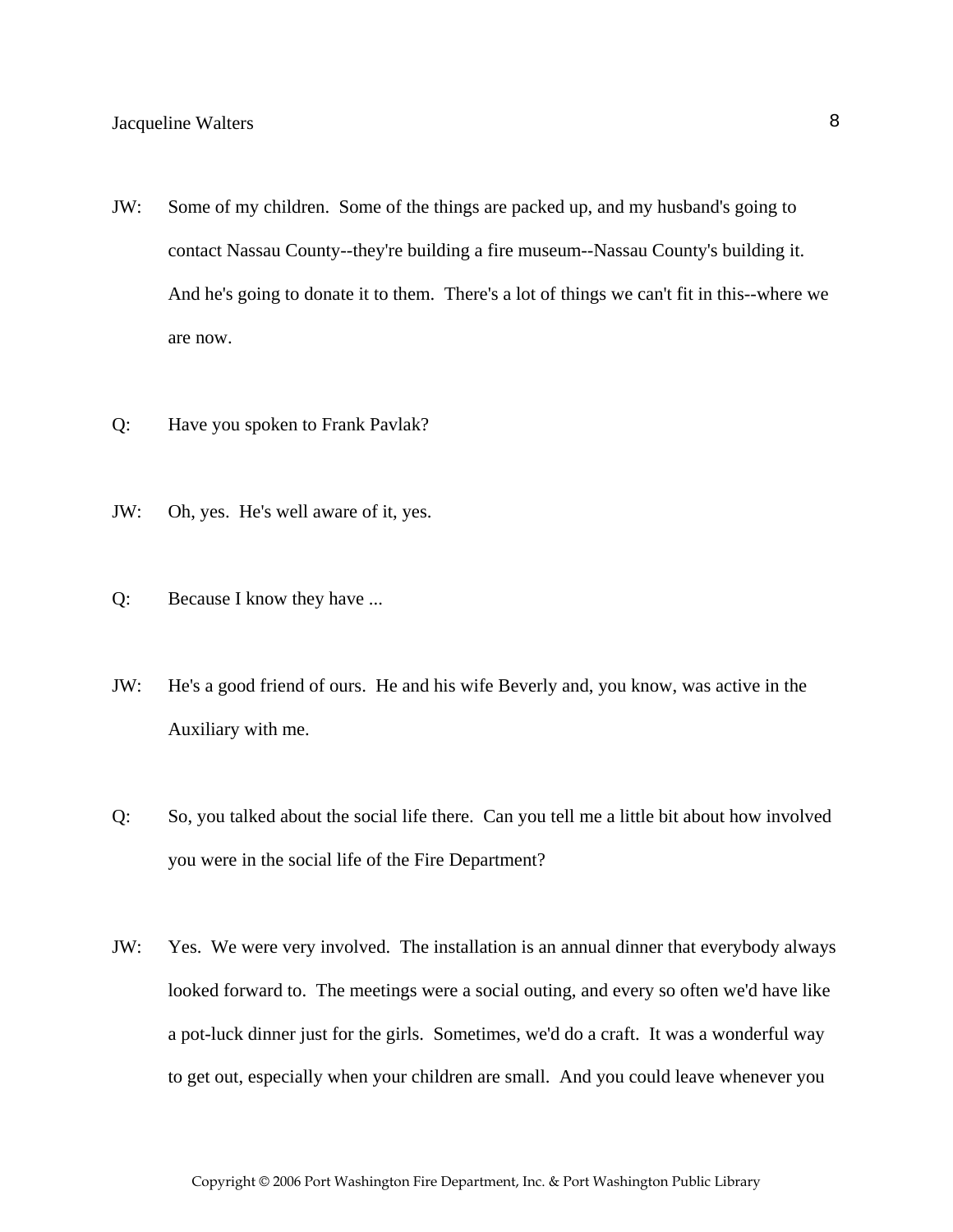wanted, so if you could only go for a couple of hours, you could just leave when you had to. And some of us would stay late, and some of us would go out after the meetings. It was a lot of fun. There was a big crowd, and it dwindled down as time went on, but yes, it was--it was a lot of fun.

- Q: Like when it was big, how many women would be there?
- JW: Oh, forty. Mm hmm. Yeah, at least thirty-five, forty.
- Q: And what kind of crafts did you do?
- JW: Let's see. We did pillow-making, sewing, needle-crafts, I guess you would say. I don't remember them all, to be honest with you. What else did we do? A couple of us joined a ceramic class, not at the Auxiliary, but together from the Auxiliary. We went together. I don't remember them all.
- Q: Then, you would make these things for your own homes.
- JW: Yeah, we did. And it was just something to sit and do while you were chit-chatting. Or knitting or crocheting. We did that, too.
- Q: And can you tell me about some of the fundraisers?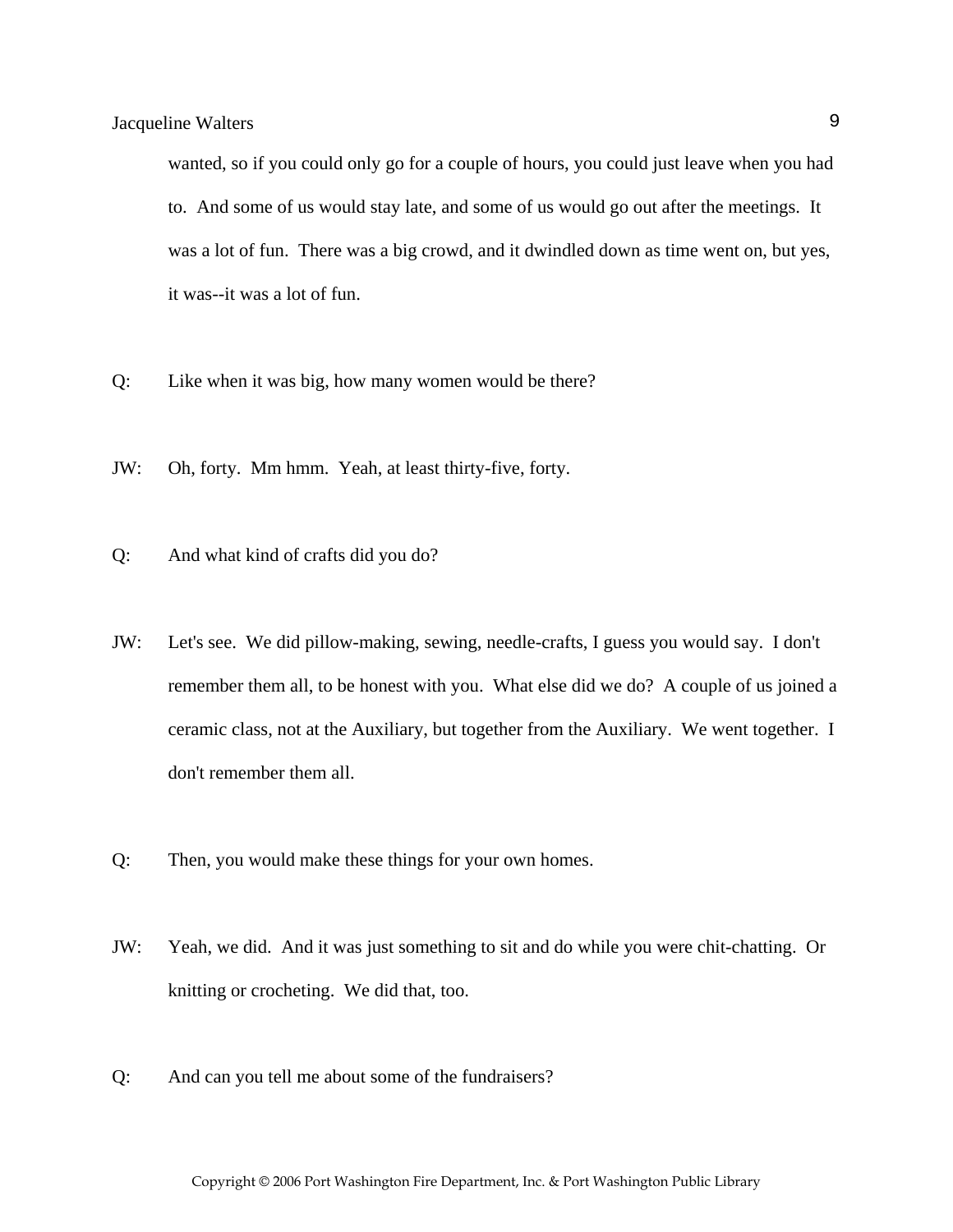- JW: We usually did--we did fashion shows. Sometimes they'd be a dinner fashion show; sometimes they'd just be a coffee-and-cake fashion show.
- Q: And where did you hold them?
- JW: In our firehouse.
- Q: And where did you get the clothes?
- JW: You would go around and ask who would be willing to sponsor it. Dress Barn or- actually, and at the time, years ago, I don't remember the name of it, to be honest with you, but there was a store on Haven Avenue used to do a lot for--you know, do the shows for us. And then one on Main Street. I don't remember the names anymore. What else did we do?
- Q: You mentioned a mystery ...
- JW: Oh, we did a dinner mystery.
- Q: What was that?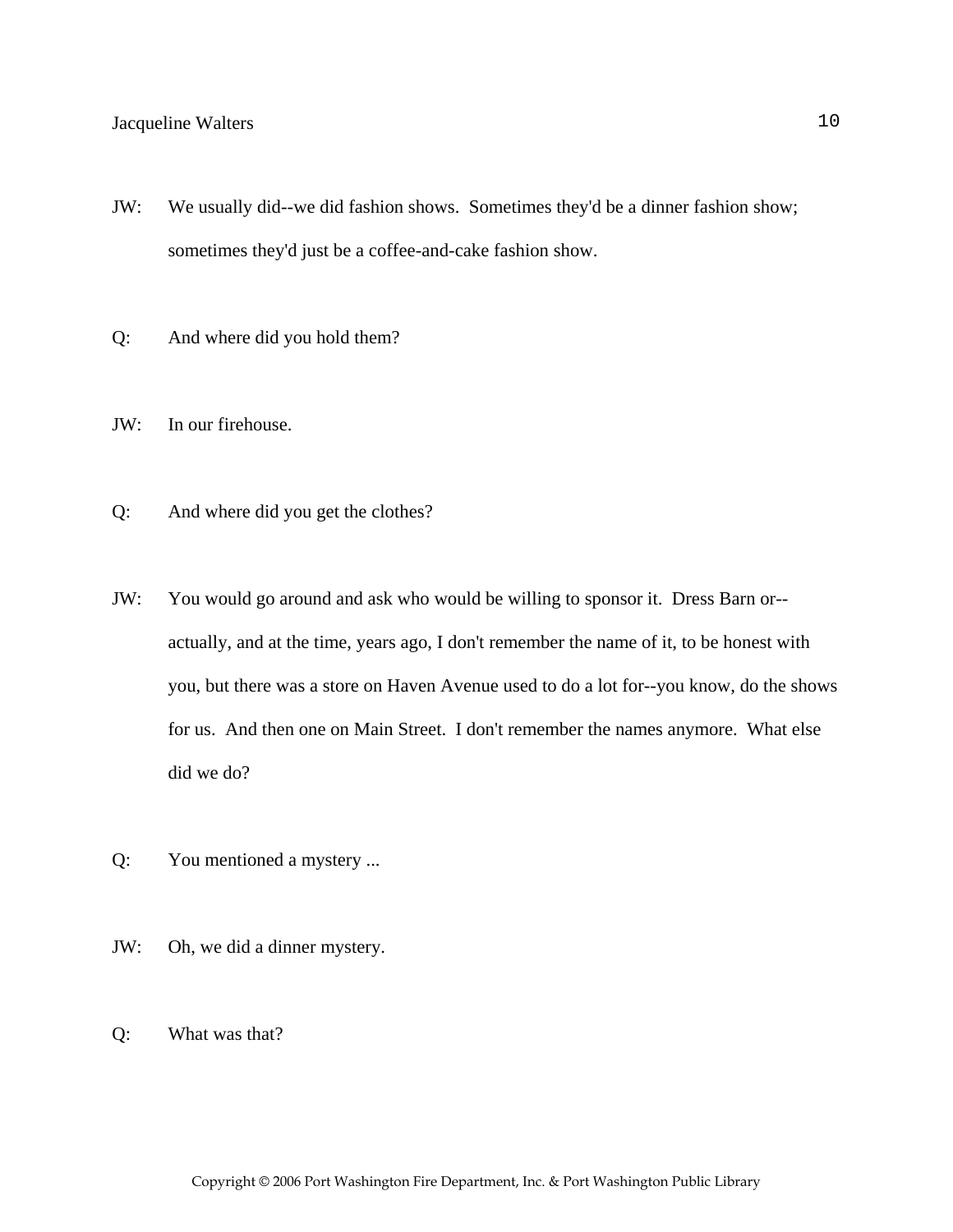- JW: Where you participate--you have dinner, and you hire a group, and it's like a play -- and you participate in it, just like the ones they have, only on a much smaller scale. That was a big hit. That was a lot of fun. I was involved in a lot--my husband and I were involved in the drill team--fundraising for them, also. We had dances. That's another thing the Fire Department--the company did, was dances and ...
- Q: And where would you hold the dances?
- JW: Mostly in Protection. Yeah. And Protection, at that time, had been--not--well, I think it was one of the first ones that was redone, I would say. And then Flower Hill was redone. Or maybe it was Flower Hill and then Protection. And then--now Atlantic's is redone. And it was a wonder, because some of the older members have a lot of problem getting up the stairs. So they now have elevators in the firehouses. Protection doesn't have one yet, but they're getting one in. Some of the older members find it difficult to climb the stairs. And, actually, my husband had back surgery, and he couldn't go to the meetings at Protection for a long time, because he couldn't climb the stairs. But then, when he was getting better and the doctor okayed him, they put him on a chair and carried him up and down. So, yeah.
- Q: About how much would you raise from these fundraisers?
- JW: Oh, it depended. Anywhere from fifteen hundred to three thousand, to four thousand. It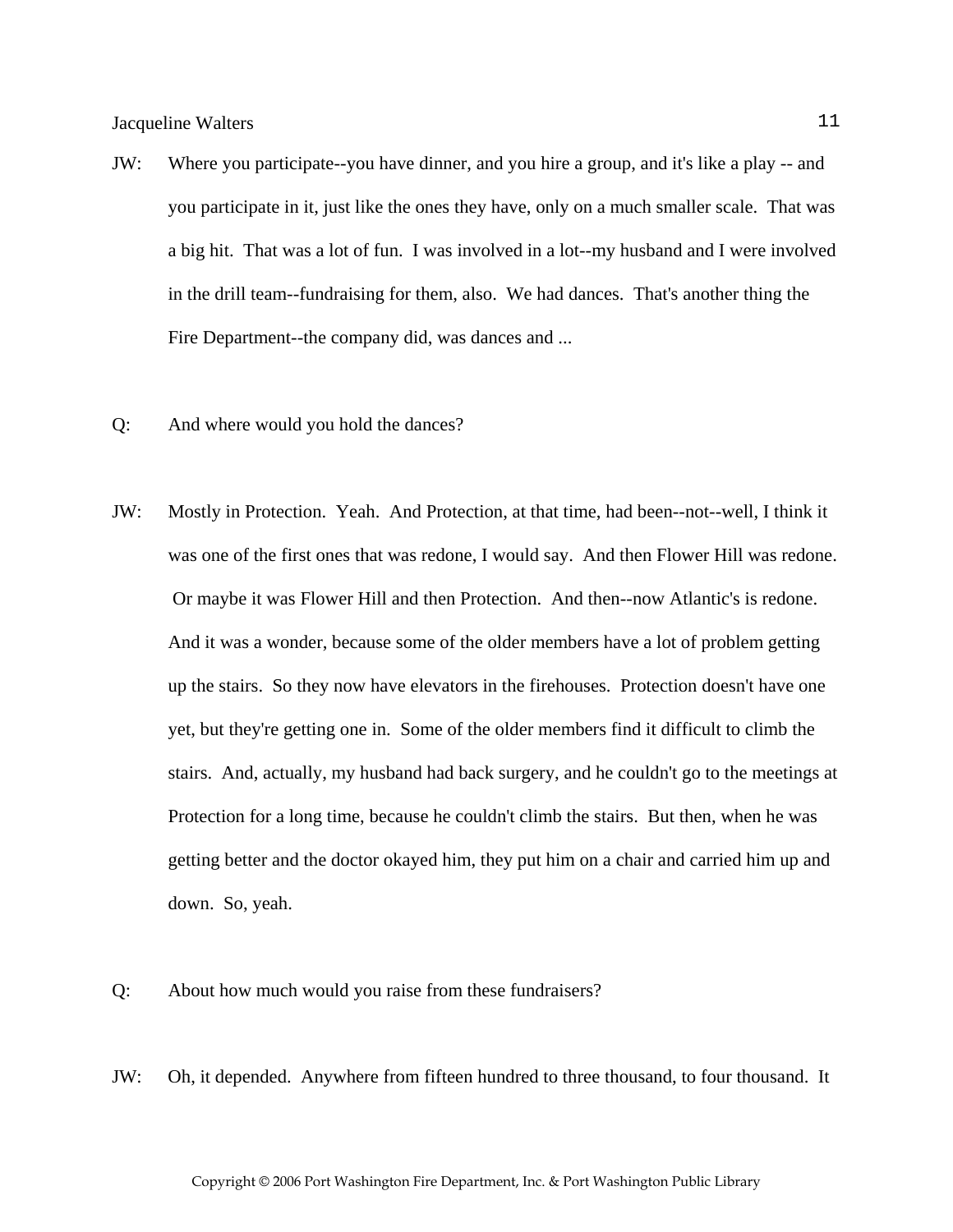depended how big it was- how much of a profit you made. Usually when there was cake and stuff, we all did our own. We did--that's another thing we did. We did bake sales, and we would make all the food for the--whatever was going on, whatever occasion it was. Most times, we did our own cooking.

- Q: Did you have a specialty?
- JW: Did I have a specialty? No, we all cooked together in the firehouse. We would decide on a menu, and then we would all cook together in the firehouse. In the firehouse kitchen.
- Q: Can you remember a typical menu?
- JW: No, I don't (laughs). I really don't. As time went on, we had the children's Christmas party, and as there were less and less children born for a while--now, there's more children being born again, but for a while it was on the decline. And the men came in one year and they cooked lunch, and I think they made spaghetti with clam sauce, because that's what they liked. And we had a salad, and they had hot dogs for the kids and ice cream and everything. And that, for quite a while, was like a family thing. And that was a lot of fun. We'd go down, and we'd all go down, and of course, it was a little difficult when you had young children and they didn't get their naps in, and you'd hear a lot of crying. But most times, it was a lot of fun. And the men had a good time cooking, [while the kids had Santa Claus, a](http://www.pwfdhistory.com/trans/waltersjac_trans/peco_members039_web.jpg)nd the younger firemen dressed up in costume and they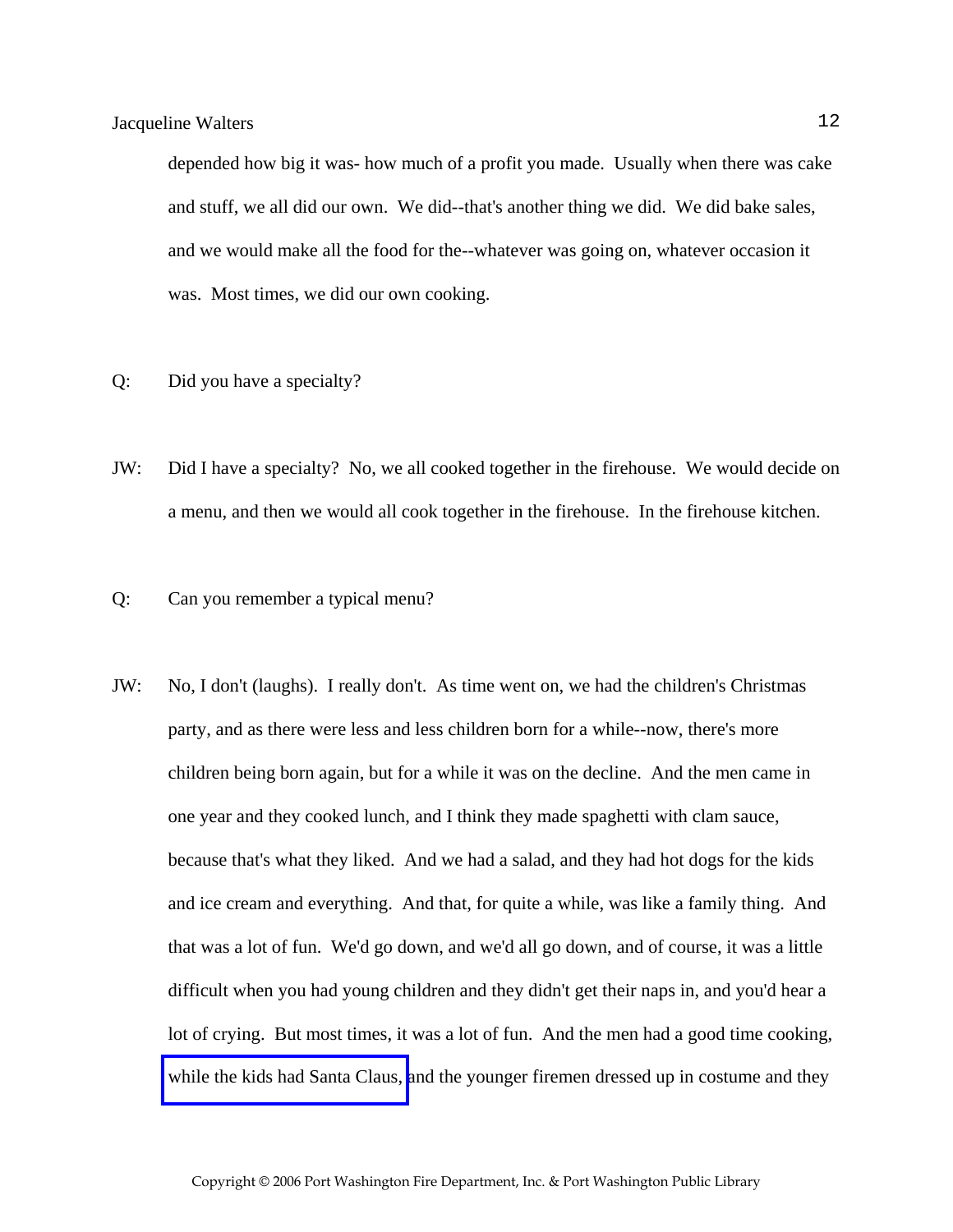[went around. And even now they still do it. And they go around to the nursing homes](http://www.pwfdhistory.com/trans/waltersjac_trans/ahlco_members14_web.jpg)  and the shut-ins--whoever's in the company that can't get out, they go and visit them.

- Q: Do you still go to the Christmas party with your grandson?
- JW: No, I haven't been. My daughter lives out in Huntington, and he couldn't come in this past year, but we will in the future. Yeah, he loves his uncle's truck. You know, he just loves it. So--both of his uncles.
- Q: What was it like--going back to the early days, did you have to be voted in to the Ladies Auxiliary?
- JW: Well, I'm not so sure you'd call it voted in. If there was a big obstacle, I think they would bring it up. But, no, they usually just filled out an application. And, as long as your husband was a member of Protection, that was what entitled you to get into the company.
- Q: And was there any kind of formal ceremony--an installation ceremony or anything?
- JW: I'm trying to remember. There was just a swearing in at a company meeting--whatever company--the following--you would fill in your application. It would be okayed, and then you would come to the next meeting.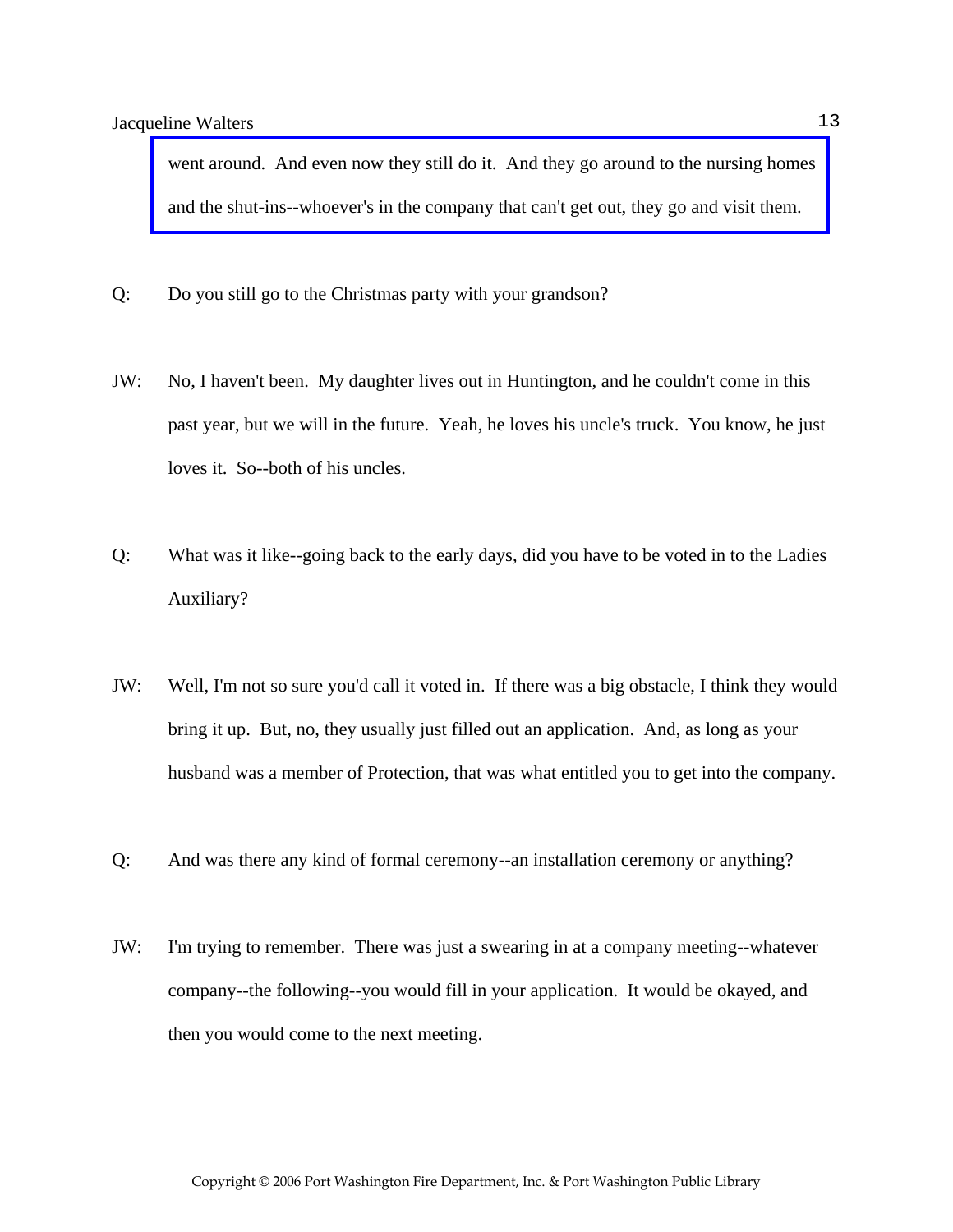- Q: Do you remember who the charter members of the company were? Or who the Captain of Protection was when you first joined?
- JW: No, I don't. Actually, when my husband got in and I first joined, there were still a lot of charter members alive at that time and coming to meetings. You know, they were elderly, but they were coming to meetings. And, no, I don't even remember the names. It would take me a while to have to think about all of that (laughs). It was so long ago.
- Q: Did you march in parades?
- JW: No. The comp--well, yes I did. Yes we did. We did in a few parades. And then they had a Department Auxiliary. And then, as years went on--and I honestly don't remember [the years--but in the '60s, yes we marched. In the '70s, I think it declined a bit. And then](http://www.pwfdhistory.com/trans/waltersjac_trans/peco_parades011_web.jpg)  it would be--it would look kind of silly if you only had--in the '70s and '80s, if you only had four members marching, so they opted not to march. But at one time, we did have uniforms.
- Q: What were they like?
- JW: Skirts and jackets and white blouses and hats.
- Q: Any kind of insignia?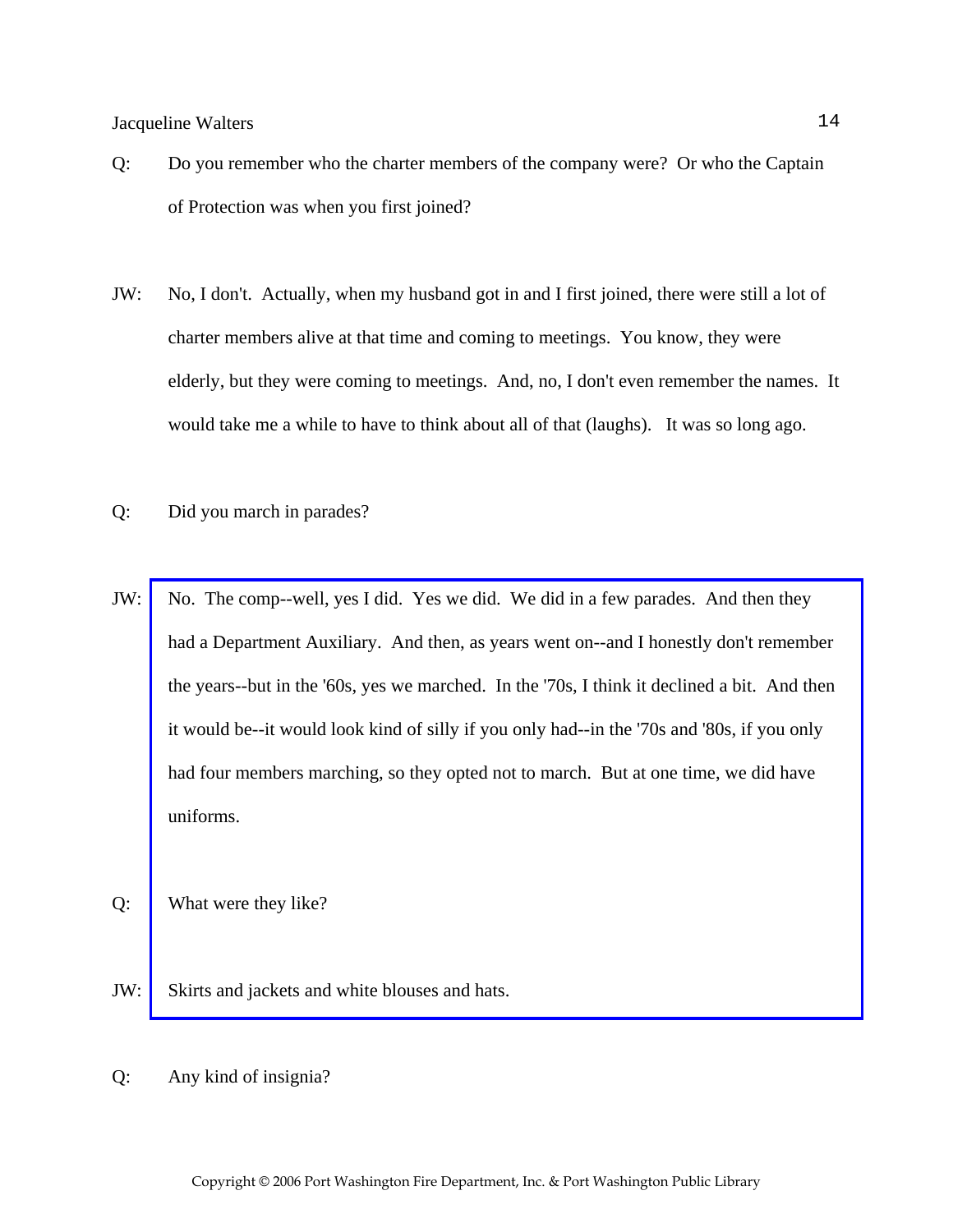- JW: They had the Fire Department logo on it. Company logo. Department logo.
- Q: Was there a sense of camaraderie among the women?
- JW: Oh, absolutely, yeah. And it was always a scary thing, because, you know what, as much as you say these guysall have a party, and they have a good time and everything, it is a very dangerous thing to do to go out to a fire and fight it. And, you know, until something really happens, nobody thinks that way. But it is. And even today, my son is a New York City fireman, and right now, he just left to go into the city, because of the three men that died.
- Q: Yes, yes.
- JW: So, and he lost nineteen of the fellows in 9/11. Thank God, he wasn't working. Because if he was, he wouldn't be here today.
- Q: From his company?
- JW: From his company, yeah. But you never think about these things, and I think that's why-- I can remember as a young child--well, I guess I was a young teen--my grandmother's best friend, her husband died on, I think, Avenue A. He was a fireman, and he just had a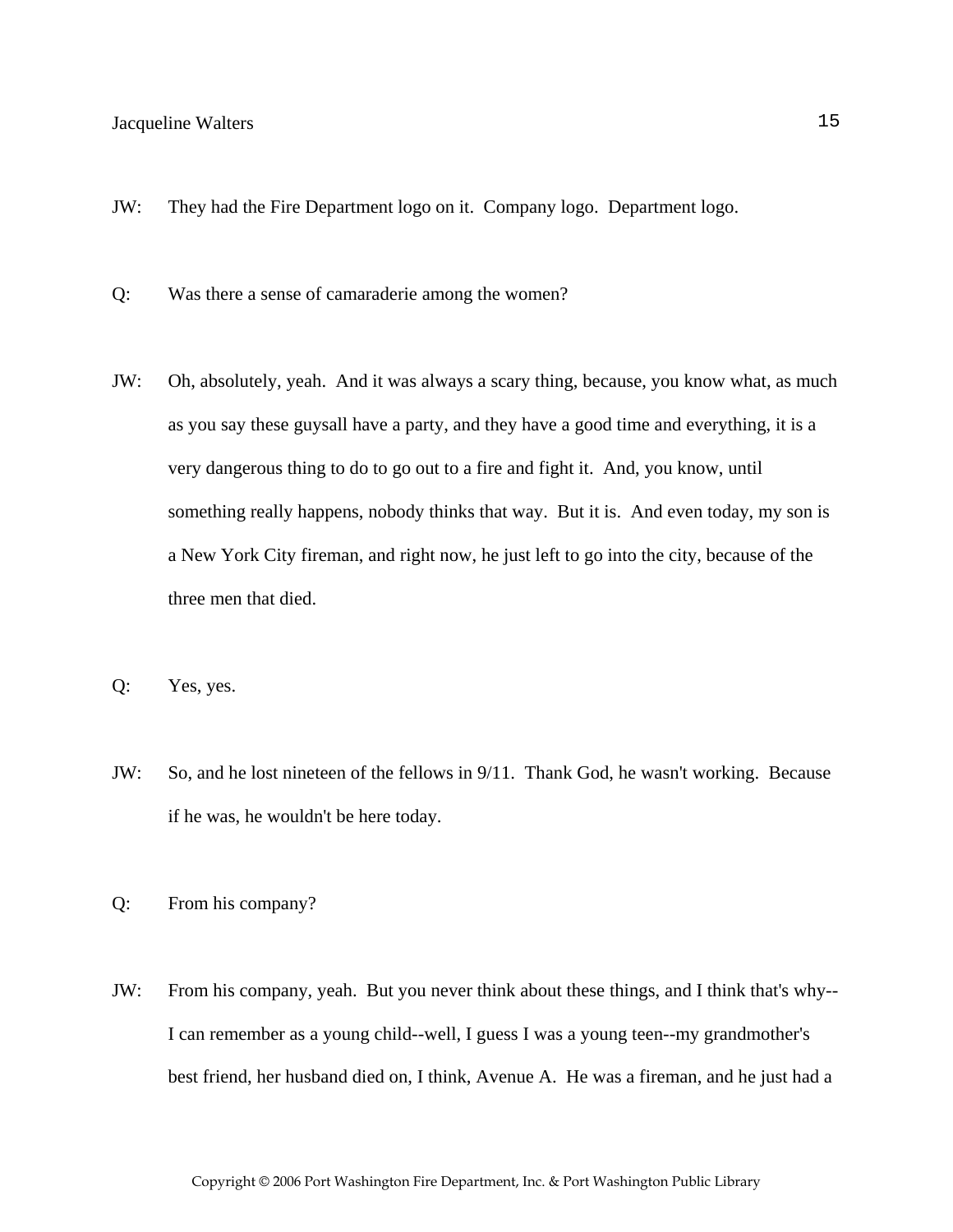heart attack. And that was one of the most--that was the most devastating thing I remember from the Fire Department. And it was--Dargen was the name. Mr. Dargen. [Mr. and Mrs. Dargen. She lived on South Bayles Avenue--17 South Bayles. She lived](http://www.pwfdhistory.com/trans/waltersjac_trans/pwfd_news058.pdf)  there--my grandmother's best friend. And I think her husband and her daughter--her daughter joined [the Ladies Auxiliary]. They were in Flower Hill, and her husband joined because her father was in. In Protection, they didn't take in family members. It was just the spouse. But in Flower Hill, they did.

- Q: So the man who died of the heart attack, was that at a fire?
- JW: Yes, it was. I mean, he wasn't hurt at a fire, just fighting the fire, you know. And that was one of the first things I remember. And I remember everybody being-- how sad they were and everything, and how they were talking about how stressful it is to go to a fire. I do remember different fires, but I don't remember the details of any of them.
- Q: Did you work at the fire--the one in which Bobby Dayton died?
- JW: We were always at the firehouse. We weren't at the fire. And no, I was not there. We transfer food back and forth. You know, a lot of the girls--a lot of them had spilled coffee in their cars (laughs) and everything, you know. And, no, I did not work at that fire.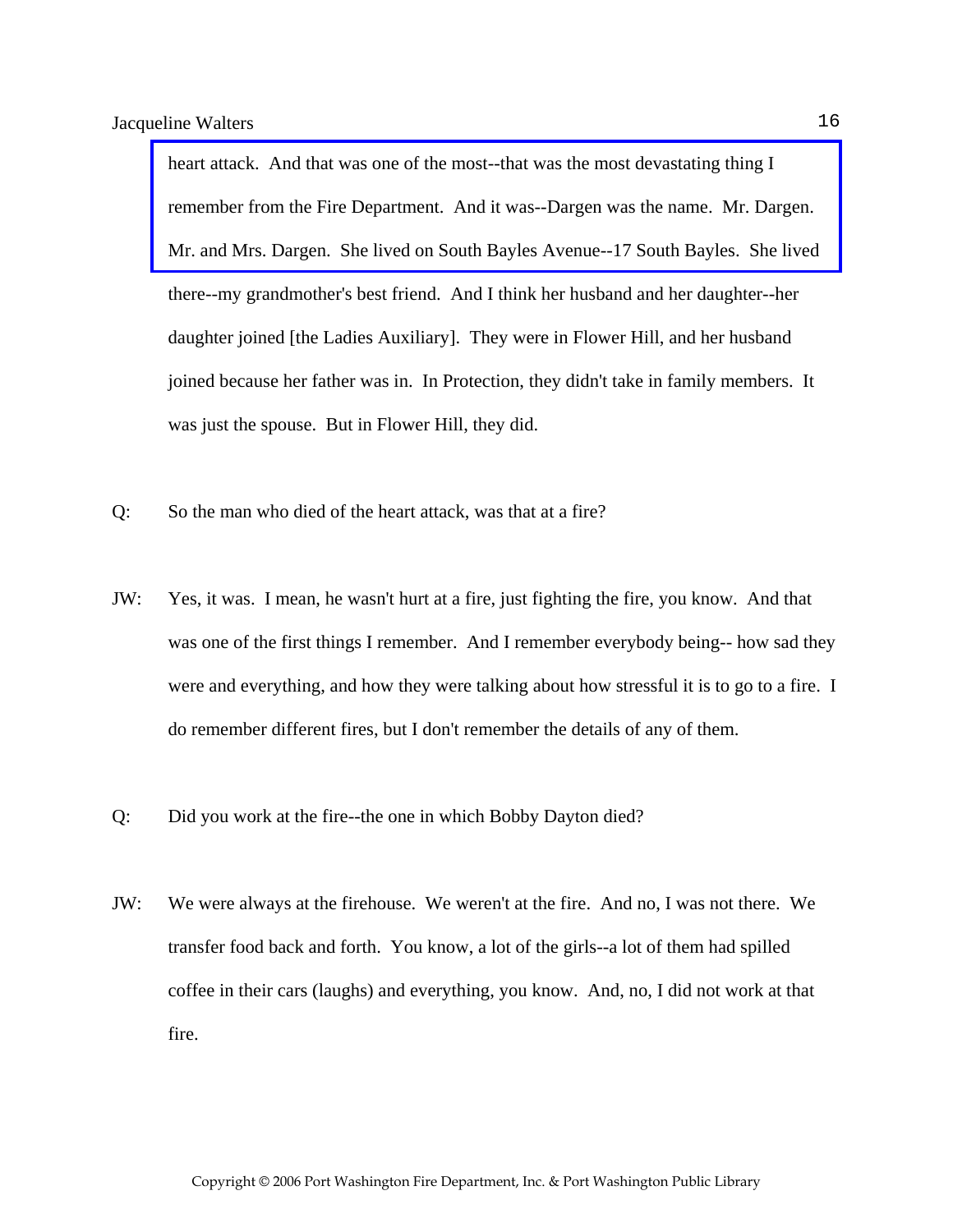- Q: Did the Ladies Auxiliary take part in the programs afterwards where they had counseling?
- JW: Oh, a lot of them did, yes. A lot of them did.
- Q: Did you?
- JW: No, I did not. I--no, I did not.
- Q: What was it like being the wife of a firefighter, having small children, making dinner, and suddenly a fire call comes up and your husband rushes out.
- JW: Yeah, that happened all the time. Usually, when you were about to sit down for dinner. I don't know why, but that's it. Or the middle of the night, he was out a lot, and he worked long hours. And I had the kids, you know, myself most of the time. And they were very used to it after a while. It's amazing, but the kids would get used to the radio going off- the Plectron going off--and they would hear it. And sometimes they would wake up and sometimes they wouldn't. And even now, you become oblivious to it, unless--it goes off, and people will say, "Well, where is that?" and I say, "I don't know. I didn't hear ..." And yet, if it's an address you know or something, for some reason, you pick up on it. But I don't always pay attention to it.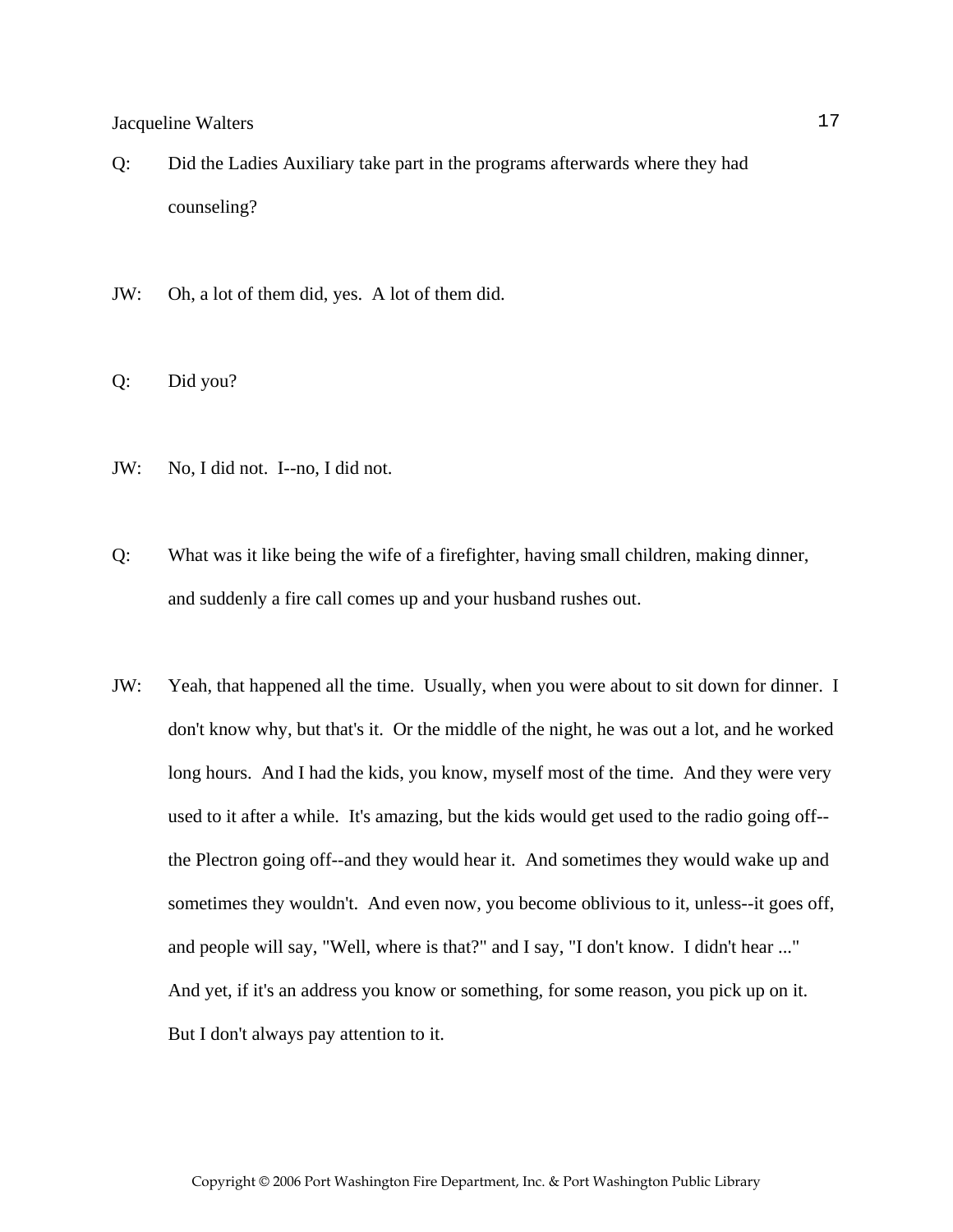- Q: Does your husband still go out to fires?
- JW: No, not right now. No, he's got a little bit of a health problem, so he's actually on the enabled [inactive] list right now. He just had some heart problems, so ...
- Q: What are the biggest changes you have seen in the Department, both the Ladies Auxiliary and the Fire Department?
- JW: Rules, regulations, and paperwork. The paperwork is astronomical. I don't know how these fellows do it. I know that when the Ladies Auxiliary was starting to kind of fall apart, I guess you would say, there was still a lot of paperwork. I was in the County-- Nassau County Auxiliary--for a while. Everything is paperwork, for some reason. And all this paperwork is no follow-up. And OSHA [Occupational Safety & Health Administration] came out with all their new rules and regulations, and the Fire Department had to follow up on it, and a lot of it is paperwork--filing and changes.
- Q: Like what kinds of forms? Did you have to fill them out yourself?
- JW: Not for the Auxiliary, no. No, the men--the Fire Department, the men do that. But they have to make sure you're at a--when you're at a fire and whether you've been there and all the--there's so much paperwork involved now. It never was years ago. But, it's like anything else. Years ago, you could walk around in Port Washington and know almost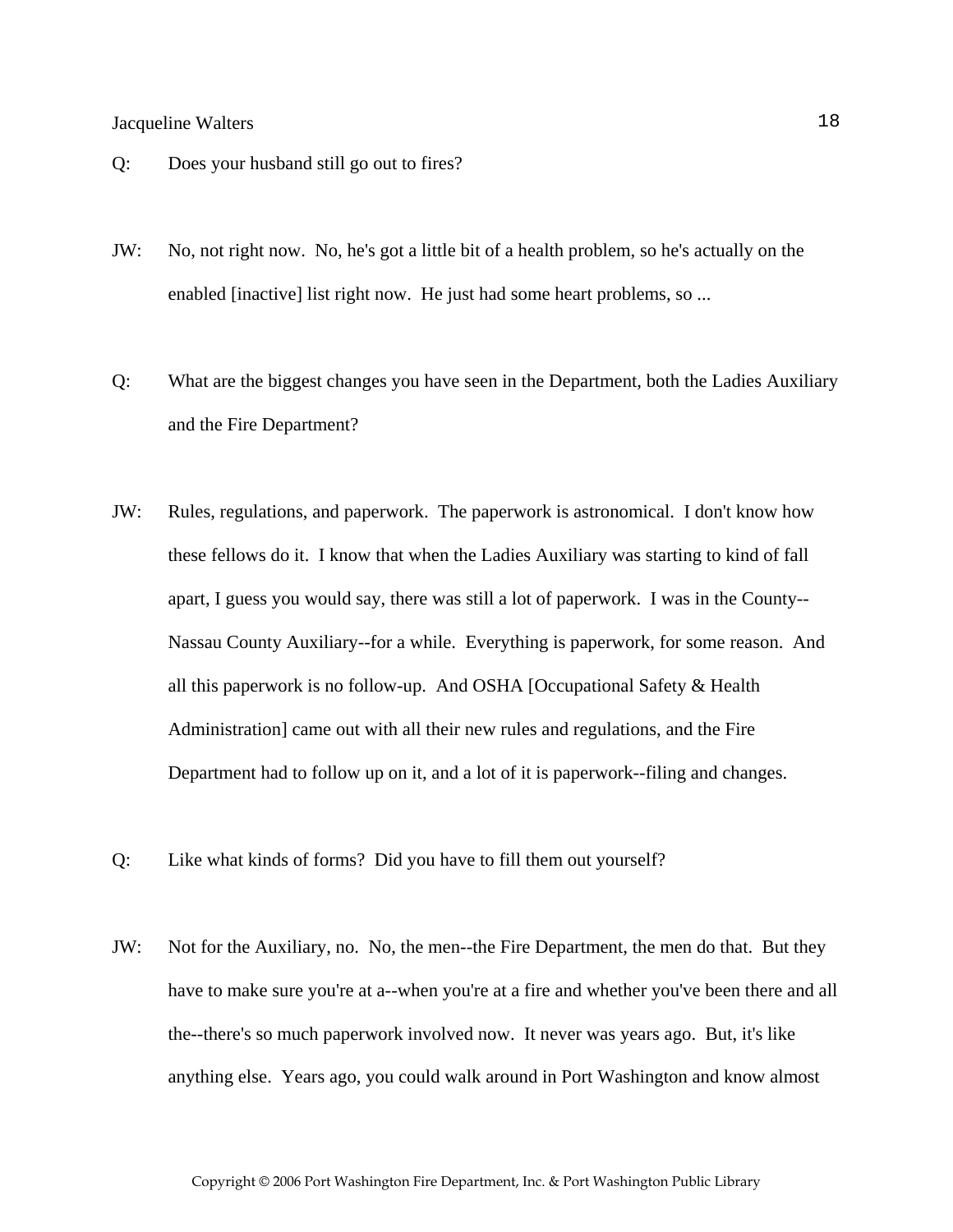everybody that was in town. And now (laughs), you could walk on Main Street for two hours and not see anybody you know. The population has increased so much. And I guess that's what it is.

- Q: So, how do you feel about the changes in the community?
- JW: You mean in Port Washington, in general? Sad. I think it's just way too populated. There's too much traffic. It's very difficult to get around. I was really unhappy when they closed Salem School and Main Street School, and all the elementary schools were down in one end of town. And my children were down there, and you think, well, what happens if something happens down at that end of town? You cannot get out of that end of town. So I'm glad they've reopened Salem, and hopefully they'll get another elementary school somewhere else, because they're all in the same area down there. I'm glad that I don't have young children in the school system (laughs) now. It was difficult enough years ago. But now, so many things have changed. I guess just the population is just too overwhelming for the town. That's what I think it is. You can't--it takes you forever. We lived on Neulist Avenue, which is up on--by Trunz. And it was nice. You could just get right out of town. We now live on Avenue B, and it adds at least fifteen, twenty minutes; depending on the time, it could be even a half hour just to get up to where we used to live. Yeah, it really is. There's no way out of Manorhaven or Manhasset Isle, or anything, except Shore Road --there's only two exits, really. And now, with all the supermarkets down there and everything, it's become pretty congested.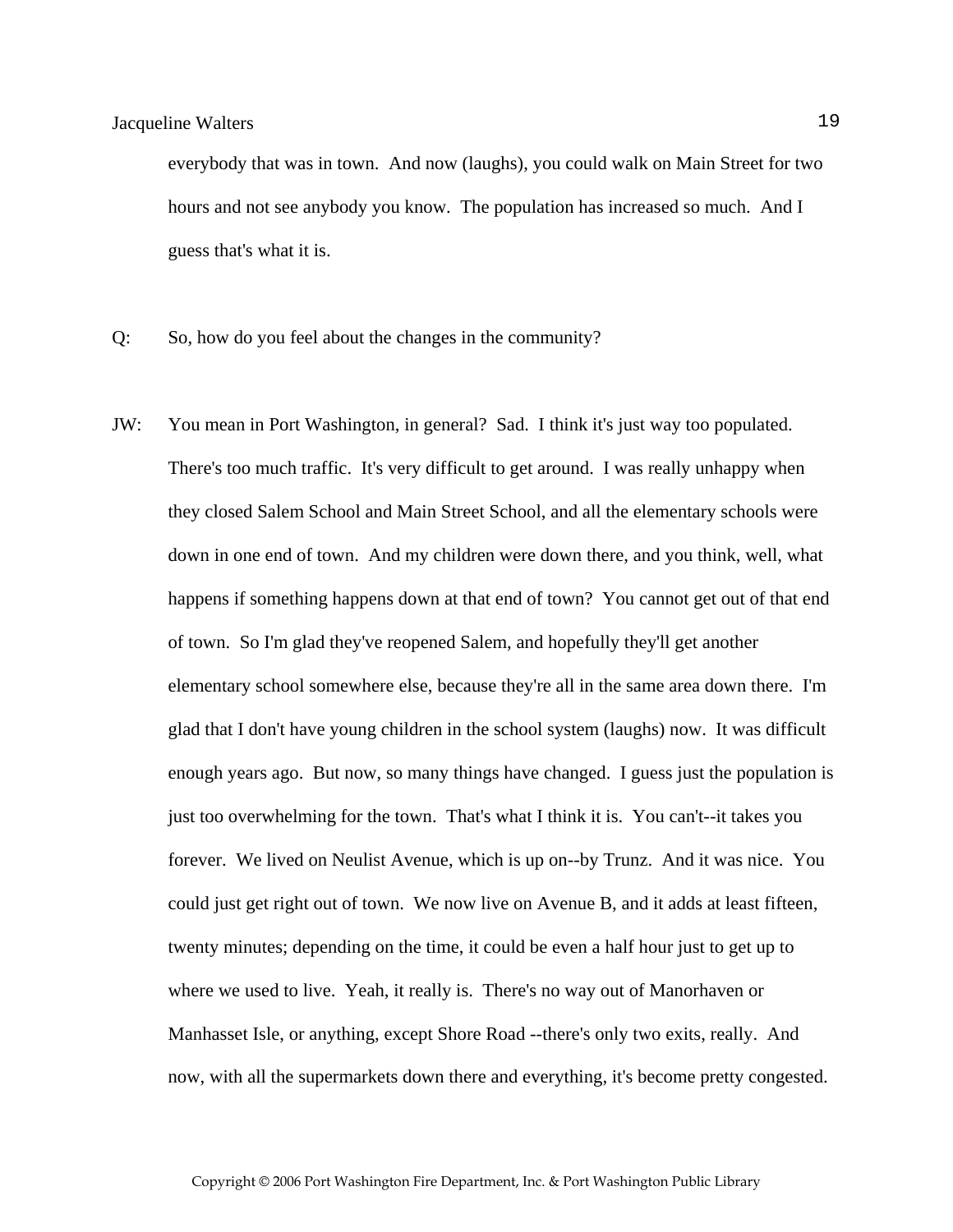- Q: Were you at all involved in producing the newsletter that the Ladies Auxiliary put out at one point?
- JW: [That newsletter was the Department Auxiliary, and, yeah, I guess I was, years ago. We](http://www.pwfdhistory.com/trans/waltersjac_trans/pwfd_aux001_web.jpg)  had our meetings up on Port Washington Boulevard. Yeah, I was very involved in the Department up there.
- Q: What did you do, specifically?
- JW: It's so hard to remember. I believe I had an office for a while, but I couldn't swear to it. I had offices in the Protection Auxiliary. I was President twice, and I was Vice President twice. And I was Financial Secretary and Treasurer and Recording Secretary and- several times around. And up there, they had, in the Department, they had, very much like they do now, each company had a different office to fill. And I believe I was Secretary up there at one time, but I honestly don't remember.
- Q: Do you remember any controversial issues that came up, while you were active in the Auxiliary?
- JW: In the Department?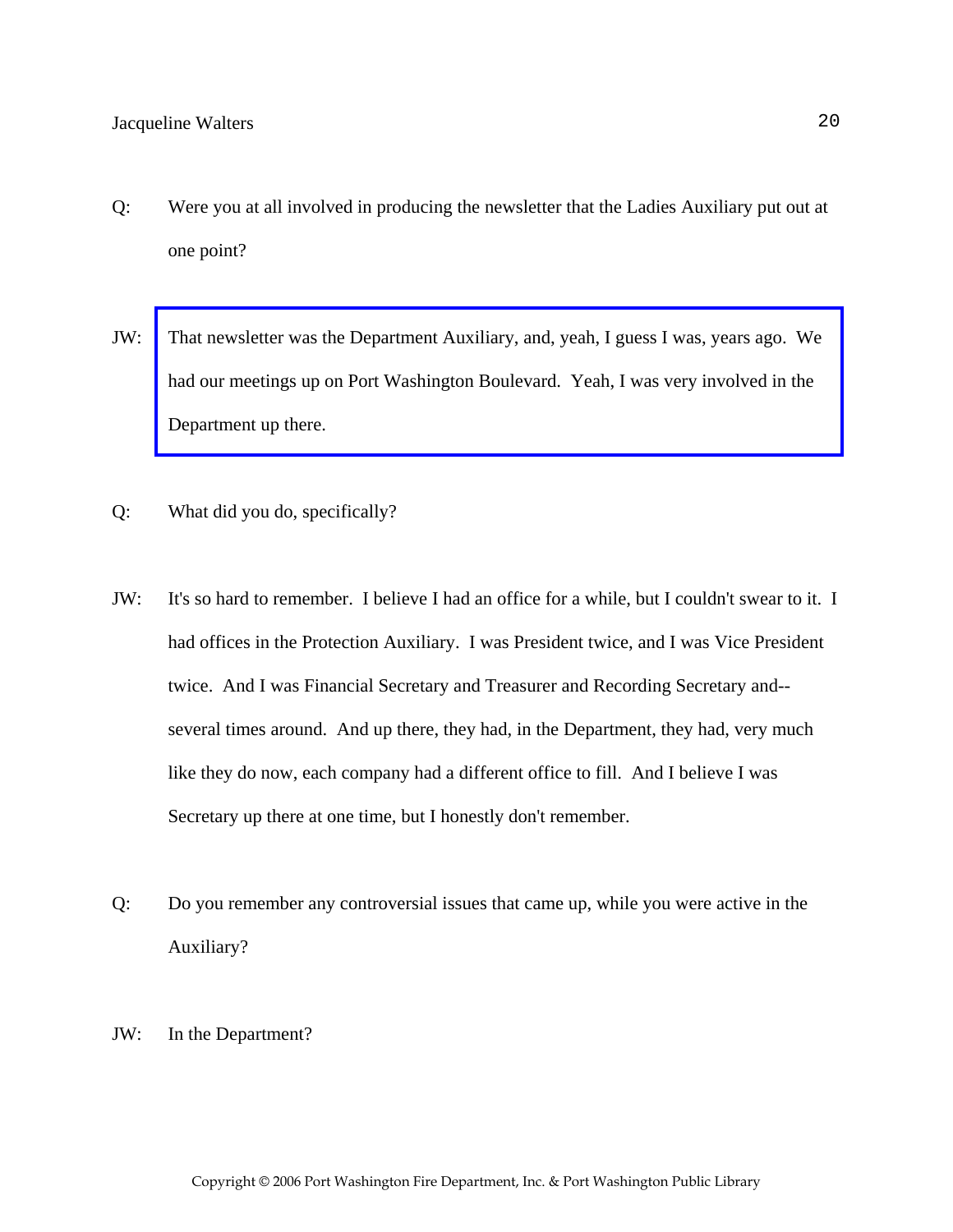- Q: Either way. In the Department or the Auxiliary.
- JW: Yeah, there were some. Well, I don't remember them. I remember there was a--one of the reasons why they disbanded the Department Auxiliary. But I honestly don't remember. I can tell you somebody who probably does know, but I don't.
- Q: Who is that?
- JW: Beverly Reese would probably know. Have you talked to her?
- Q: I haven't, but I think one of the other interviewers has.
- JW: Yeah, Beverly's got a--and Beverly, Janet Chudd, and myself, and Kathy Mahoney were instru--they--we were the last ones to kind of be in the Auxiliary. You know, be active, I guess you might say. Beverly was in and out. Beverly, because she's been steward for the Department for so long, is very busy with the Fire Department.
- Q: Now, do you remember, the *Readers Digest* used to have a feature called "My Most Unforgettable Character."
- JW: Uh huh.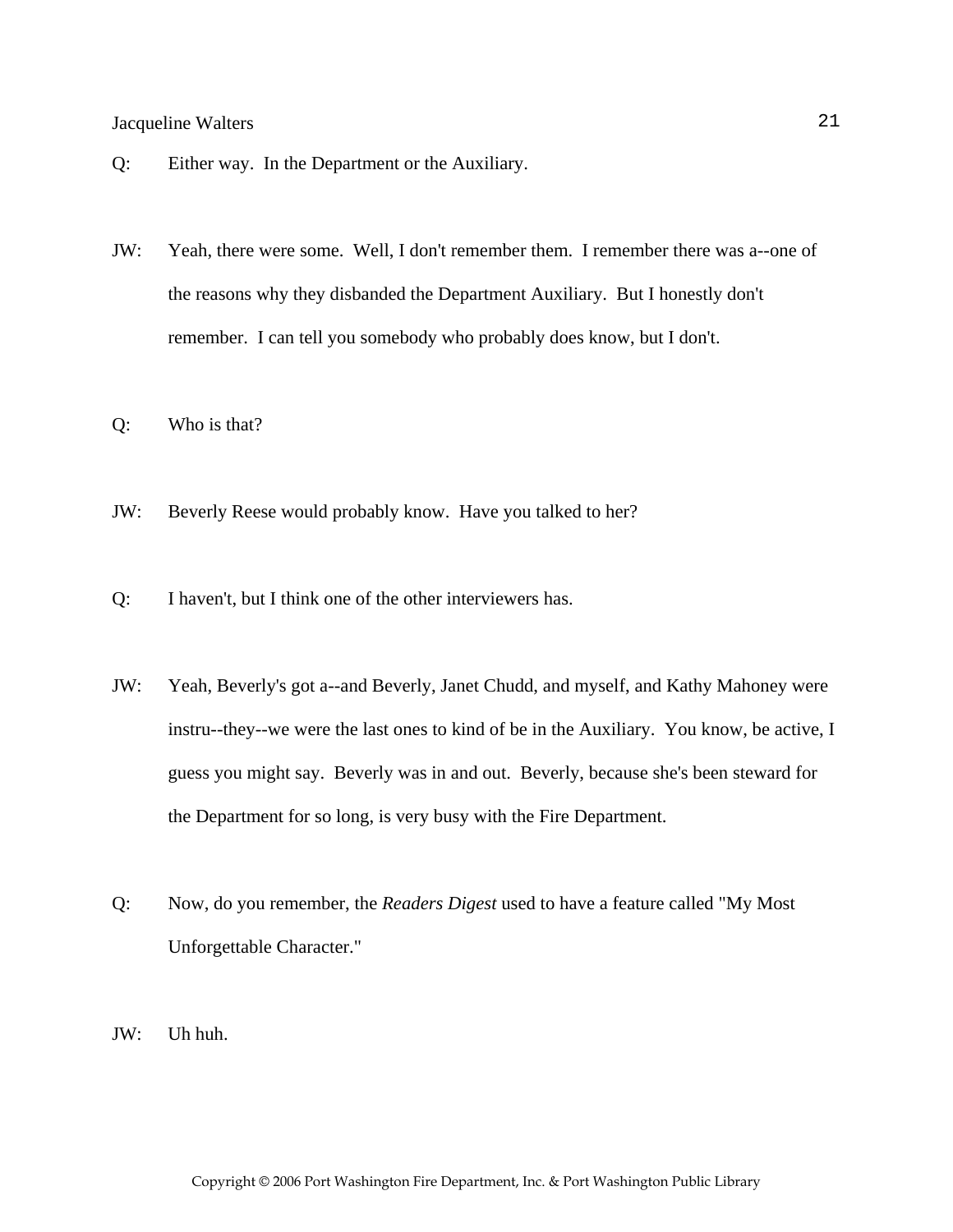- Q: Would you say there was anyone in the Department or the Auxiliary that you would say ...
- JW: You mean female or ...
- Q: Either way.
- JW: Well, I have to tell you that probably Harry Hooper is probably the most memorable person in our company anyway. He's just a character.
- Q: In what way?
- JW: He's just a lot of fun. He was an instigator and troublemaker and everything at the parties, and unfortunately he just lost his wife not long ago. And Doris was very active when she was in with us, and a lot of fun. And--but Harry, my goodness, he was--I don't even want to tell you stories about Harry, because the things he did were unbelievable. I mean--and he did it to me and he did it to many other, you know--it would be nothing to be sitting at a dinner and, all of a sudden, see his teeth floating in your glass. Harry, he's done it to me. He did to many, many of the girls (laughs). And he'd think it was funny. And after a while it was--he was funny.
- Q: Anything else that he did?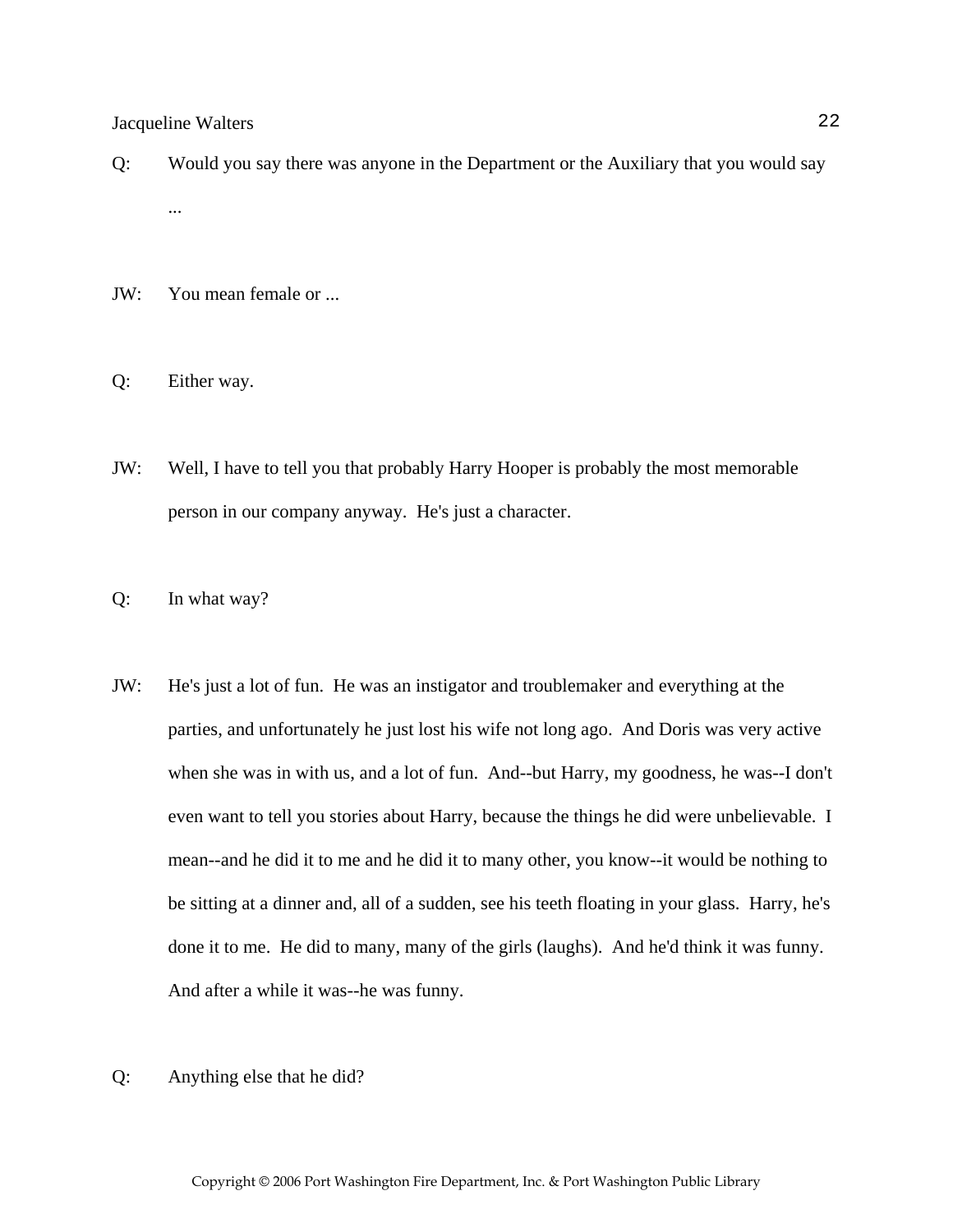- JW: No, I can't remember. No, he just went--he goes around collecting cans. Everybody knows that.
- Q: Collecting cans?
- JW: Oh, yes. My goodness. He's called "The Can Man." He's got business cards that say "The Can Man."
- Q: Now, he does that.
- JW: Yeah, I don't think he's doing it so much anymore. He's pretty much up in age now. But, yeah, he did it for years. And he would be--you know, if you were going to have a party, you'd let him know, and he would come and take away all your empties the next day (laughs). He was just a character. He's a colorful character. That's all I can say about him. I mean, that's the one that stands out the most in my mind, for the outrageous things, I guess you might say.
- Q: Did you ever want to be a firefighter yourself?
- JW: No. No, never had any desire (laughs).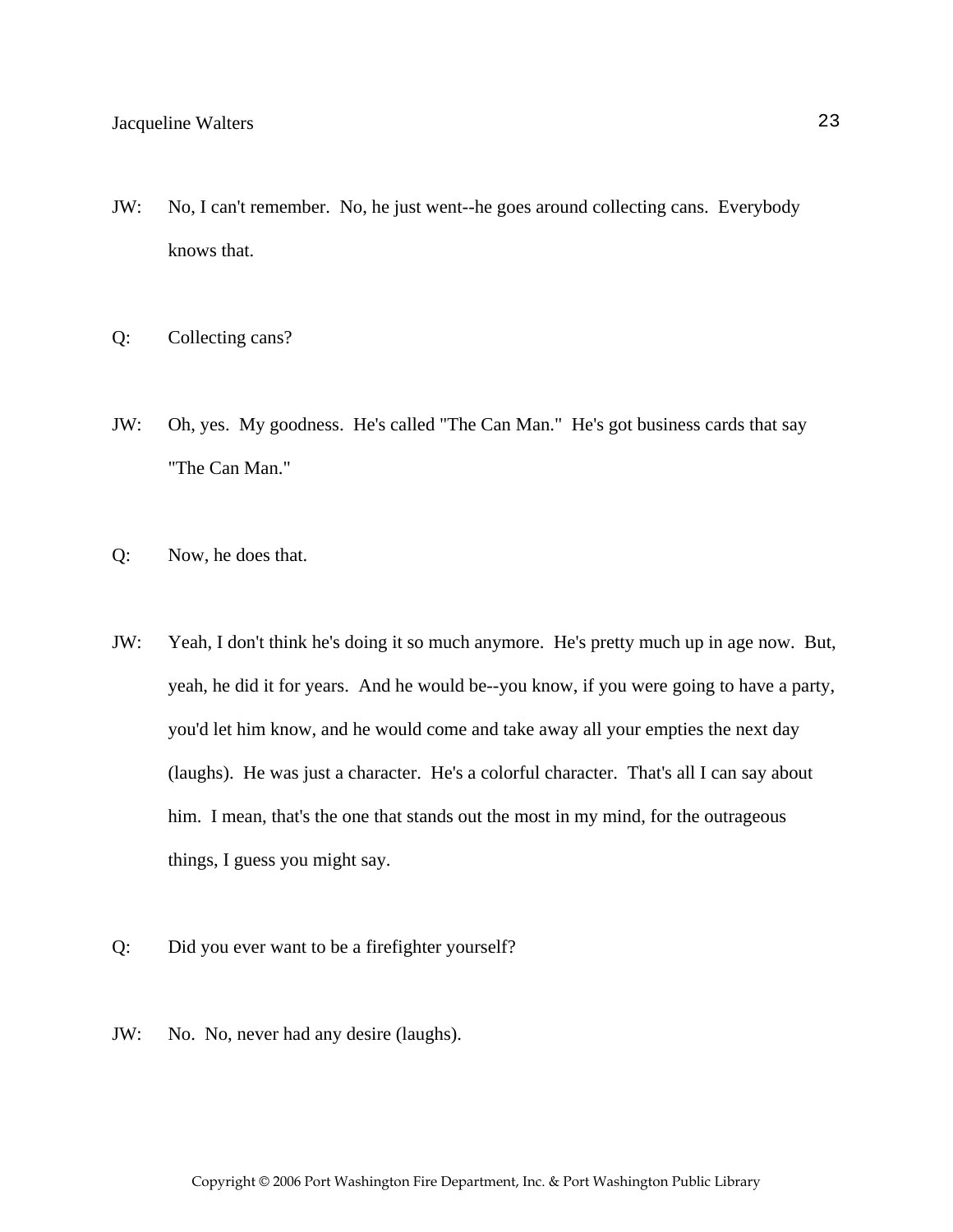Q: Well, what did you think when the first women joined the Department?

JW: Well, how do you mean, when the first women joined?

- Q: Well, there was a woman firefighter.
- JW: Oh, yes. I did know her. It was our company that she joined, yeah. I've got to say ...
- Q: And who was that?
- JW: Janet Kimmerly. I really think it was great. There was a little bit of obstacles for her, but they came around, and now there's a lot of them. And even in the city and all over there is. I think it's great. Why shouldn't they, if they want to? I mean, I don't know why they would want to; but, if that's their desire (laughs) ...
- Q: Well, you said there were obstacles. Did you hear people talking about it, or ...
- JW: Well, in any organization, if it's all male, they--most men don't like changes regardless of what it is. And so, to have the female come in, I think that was really a big thing. I think, in her behalf, what helped her was that her father was a fireman. And she was very familiar, and she was very active, and she was very active and helped out in the headquarters in secretarial work and stuff. You know, she was very active. I don't if she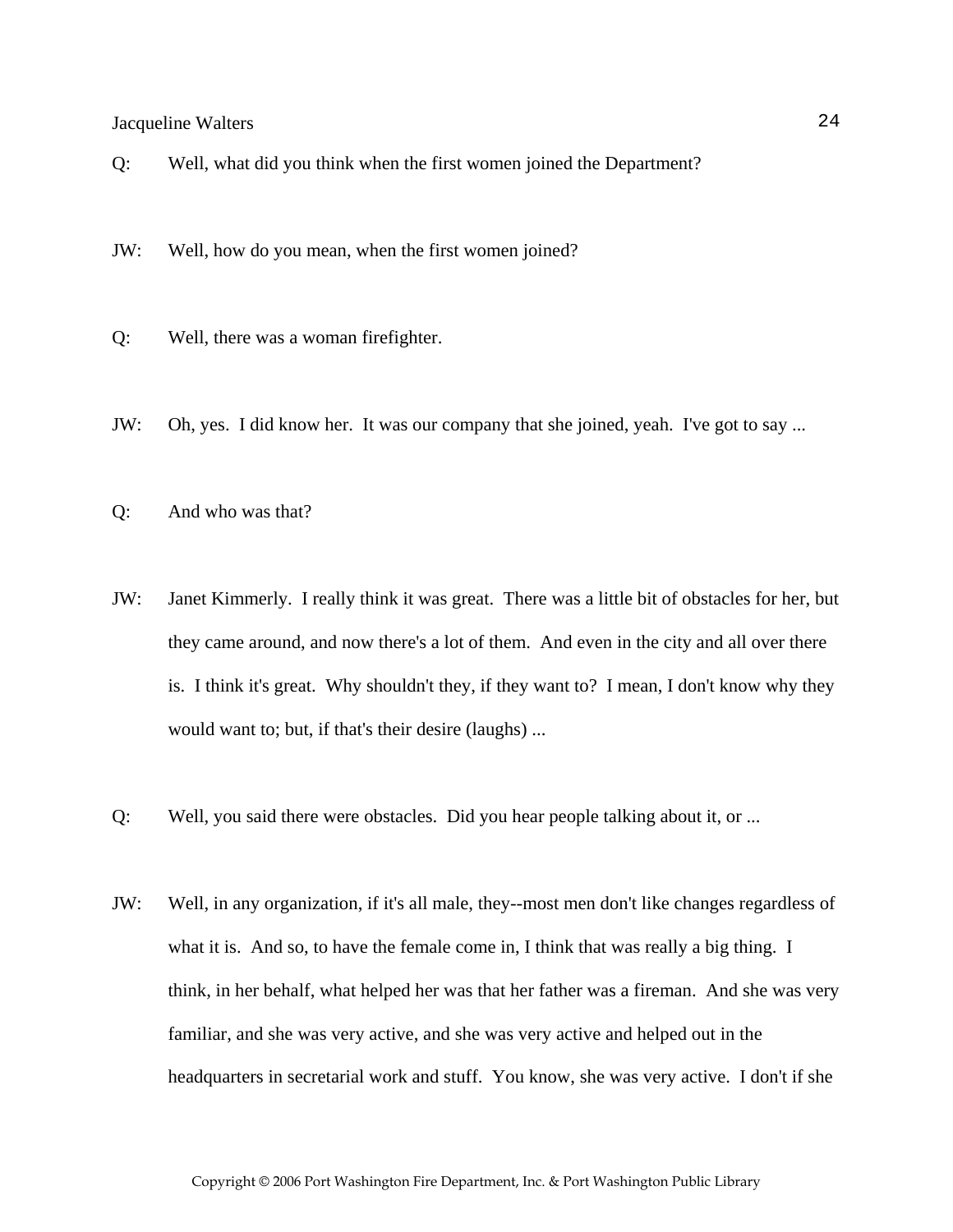still is. I never asked.

- Q: At the very beginning, when you first joined, was there anybody in the Auxiliary who sort of took you under her wing and showed you what to do, taught you the ropes?
- JW: Some of the older--Anita Urban, Doris Hooper. Oh, I can't remember them all. Yeah, they all were very, very glad to have other people in there, too, I think. The more you have, the more fun it is. And the less everybody has to do. You know, everybody shares the burden, and it makes it so much easier. And, yes, they all were very welcoming. I will say that.
- Q: What are you proudest of, in terms of your work with the Auxiliary?
- JW: It definitely was a commitment, because you had to go out on cold nights, even, you know, there were a lot of commitments to be done. It was difficult, when they were doing fundraisers, if you had a sick child or something and you had to go out. And my husband had his own business, so it was difficult, with him not being around a lot, to get someone to watch the kids, to go out to do these fundraisers, when they were young. It was very difficult. I guess the most--proudest of my husband and my sons joining the Fire Department, and my son coming up as Chief; my other son loving it so much that he, you know, went down to Myrtle Beach and joined there. And my husband would be more active--well, he also would like to be more active, but he can't be, because of his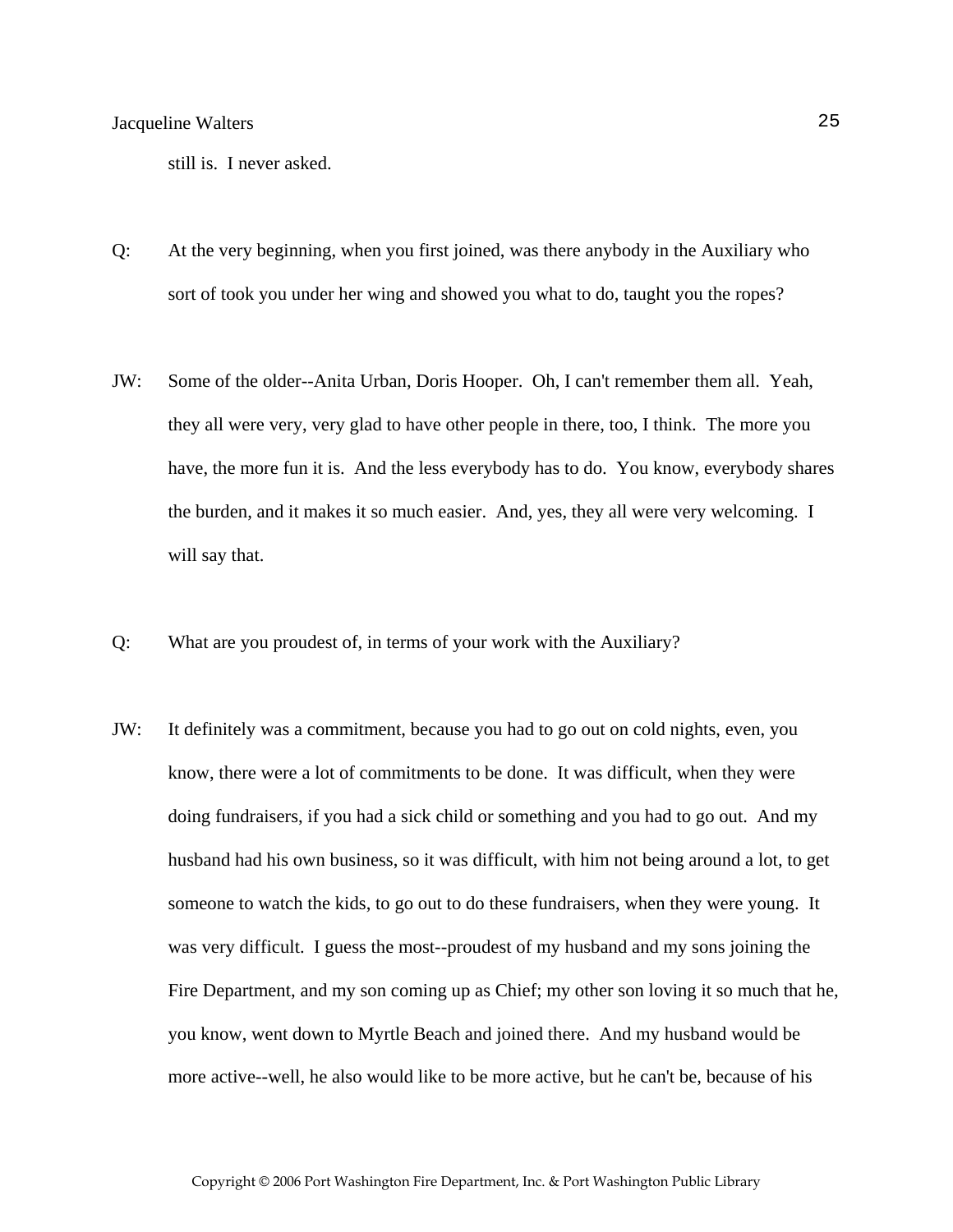health. In 1990, he started having back problems; he had serious surgery. And so he's been on the decline since then, so he really can't do much, as far as being active in the Fire Department. And he's a little bit stubborn, too, where what's the point of going if you can't do anything.

- Q: So he doesn't--does he go to the meetings still?
- JW: Some of them, yeah. Yeah, he went--they had a meeting last night; my son talked him into going. He wasn't going to go. And he only stayed for, you know, an hour and a half, two hours.
- Q: What was his business here in town?
- JW: He had--it was called Walter's Truck and Auto Service. It was on Davsd Avenue.
- Q: Is that related to the current "Walt and Walter's"?
- JW: No. The only thing is the fact that Walter Martinek and my husband are both Polish. But other than that,and they know each other. But no. However, they did get each other's mail a lot. Yeah, no. No, he was on Davis Avenue for many years, and then we sold that. We owned the building. We sold the building, and he moved across the street. And then he had serious back problems. My sons took over the business for a while. And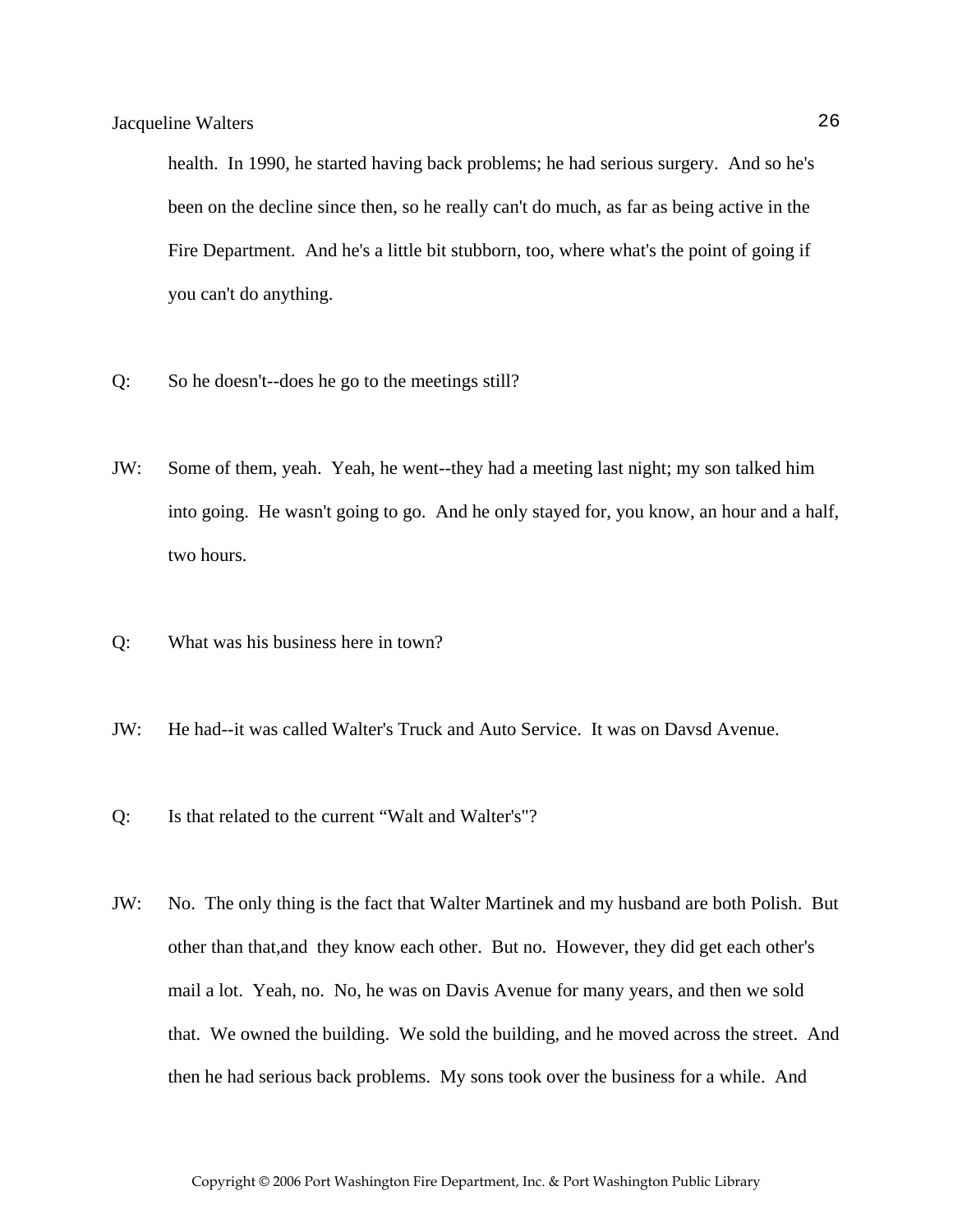then, my older son was able to get into the city Fire Department, so he left, and then it was just too much for the boys. So, we sold the business.

Q: What was your worst day in the Auxiliary?

- JW: I don't honestly remember. I remember a lot of sad days. Any time someone that you know--and there was a--it's a big family. When you're in the Fire Department, there's a lot of camaraderie, and you become one large family. So, anyone that dies in the Fire Department, it would be sad. I think probably one of the saddest days was Bobby Dayton's, that I remember, because at that time, we knew so many people involved. Friends of ours, their son was blasted out the window. He could have been--you know, I mean, it was just--it was devastating. And I don't know as if there was anything worse than that before that. That's just as far back as I remember now. I know that there was a lot of fires that men were hurt at. But I don't remember anything more than that right now.
- Q: What was your best day?
- JW: I guess I loved doing most was the children's Christmas party. And Beverly Reese and I did that for years. We did the children's--and we used to go out--and that was another difficult thing. We used to go out and buy all the gifts for the kids. They don't do that anymore, but years ago, that's what we did. And it would take a lot of ingenuity, because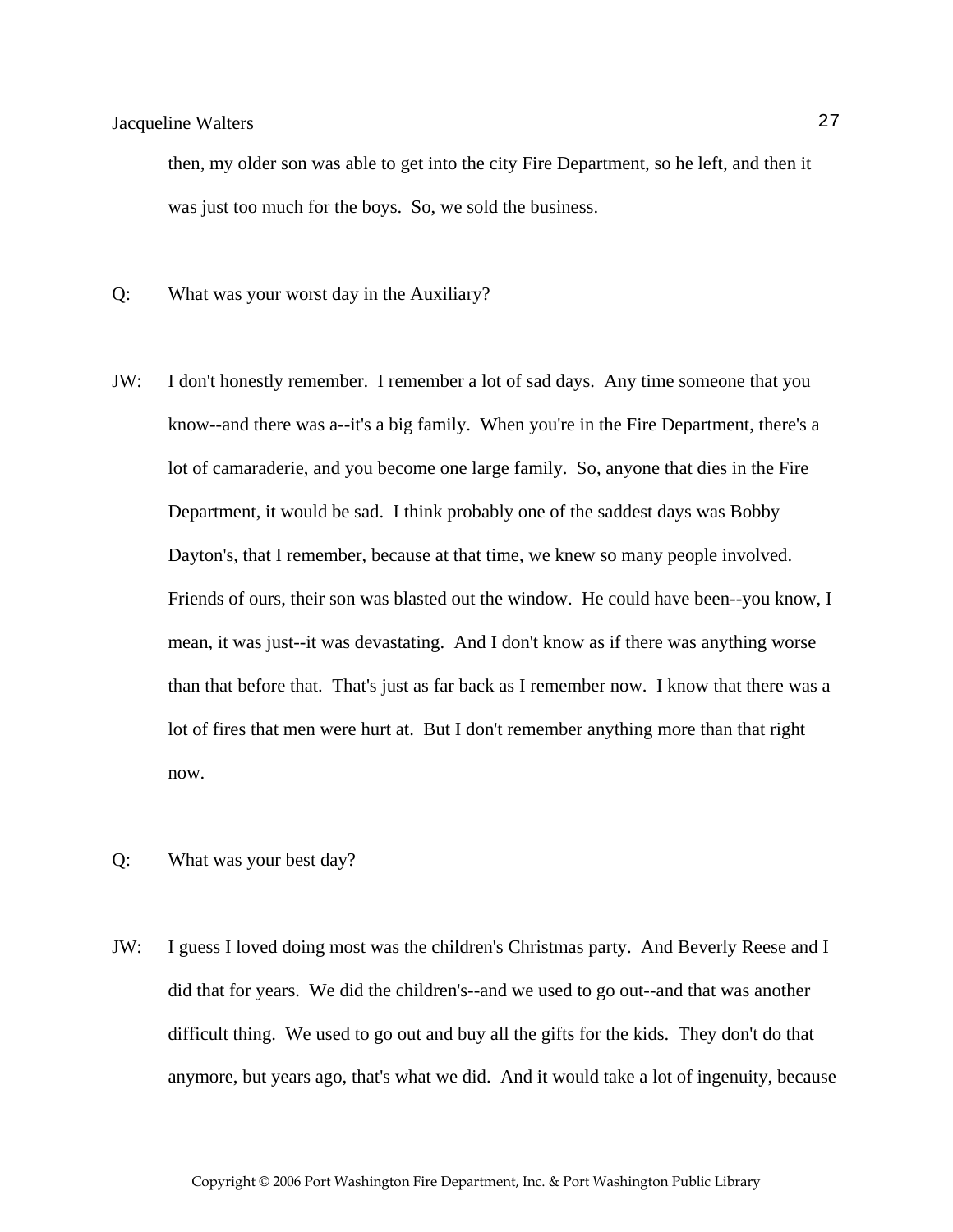you'd have to sit down and think about: What do you want for two-year-olds and what do you want for the three-year-olds? And then, what did we get them last year? And so, we had to keep a lot of records. And it was a big shopping expedition. And usually, three of us went. And there were, I think, probably about 124 kids at one time. You know, that's the biggest I remember. But mostly, it was around sixty, seventy, and then it went down- -you know, declined after that. But I remember that as being a lot of fun, and we really thought a lot about it. It was a lot of work, but it was really worth it.

- Q: And you knew the names of all the kids and their ages. You would ...
- JW: Yes, we did.
- Q: ... know this ahead of time.
- JW: We had a book, and every year, you updated the book. And we had to update new children in the Fire Department, too--new families.
- Q: And where did you go shopping? Where'd you buy the stuff?
- JW: Usually Toys R Us (laughs). And we'd usually go--well, it got so that it became so difficult and so crowded, we'd go and have dinner somewhere and then go--when Toys R Us would stay open late--you know, we'd go at like ten or eleven o'clock. And they'd be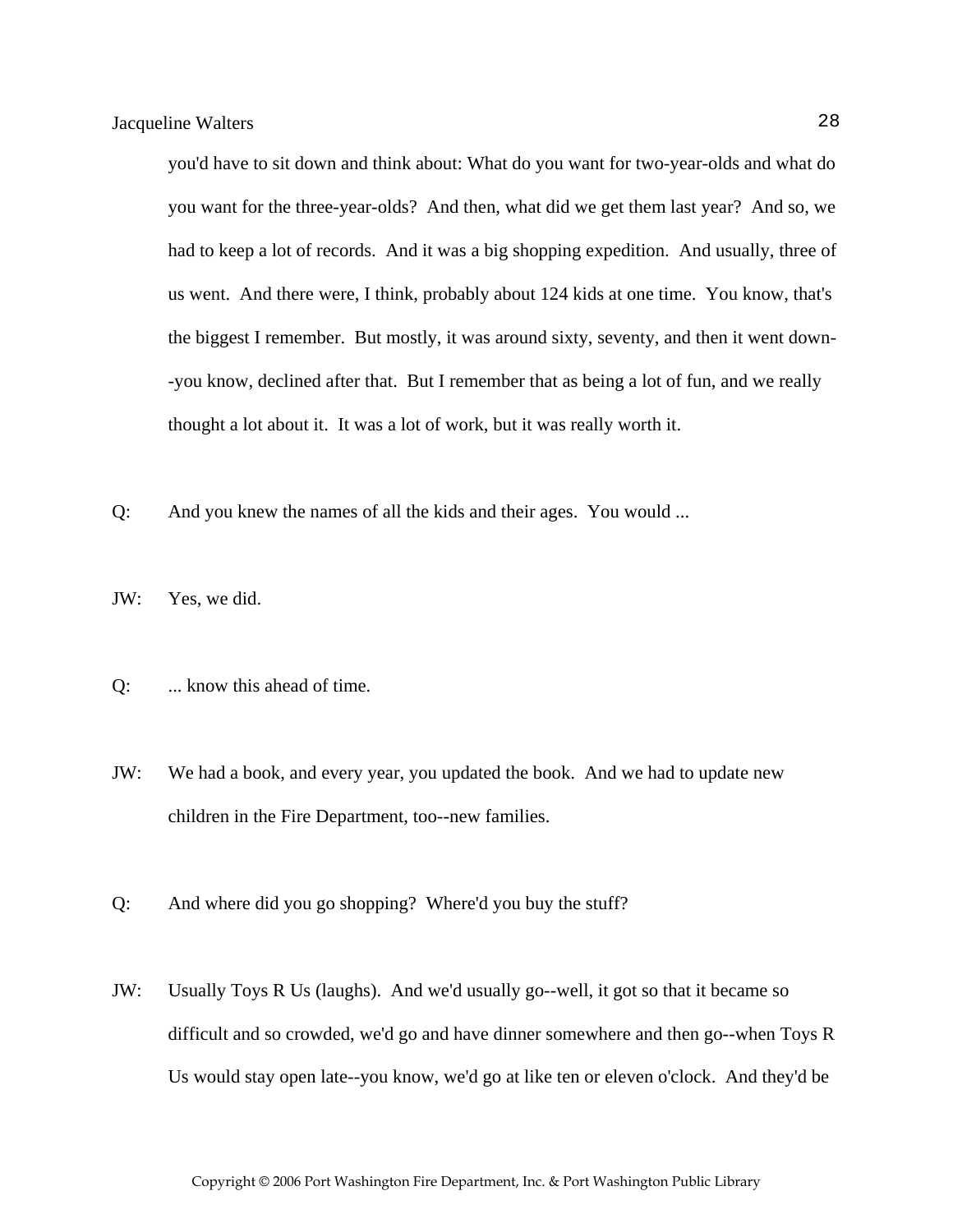open till two o'clock in the morning or whatever; we'd shop then. And then, storing it became another problem--especially if you have young kids. How could I take them in my house and--there was a year we had no place to store it, and we had--my kids were sleeping, and we had to pull down the attic and hide them in the attic and then get them out. But then, the men helped us out, and they would store them in the attic at Protection. We also, on our December Auxiliary meeting, we also wrapped all those gifts and put tags on them and everything. And I think I was very proud of that. That was a very, very difficult thing to do to have to try and please all these people and all these children. And it wasn't just the children you were pleasing; you had please the parents, too (laughs). But, yeah, and it was a lot of fun. It was always fun to see the kids. In fact, I have a lot of pictures of my kids with Santa, and friends' kids with Santa. And I enjoyed that a lot.

Q: Did--you said you had to please the parents. Did you ever get any complaints?

JW: Oh, yes.

Q: What (laughs)--what kinds of things would people complain about?

JW: Well, "You got him a truck this year; you got him a truck last year." Or "That's too noisy," or "Why did you ..." you know, that kind of thing. But you never please everybody anyway. And after you have five kids, you know that (laughs). If you can't please all five kids, then how're you going to please anything more than that?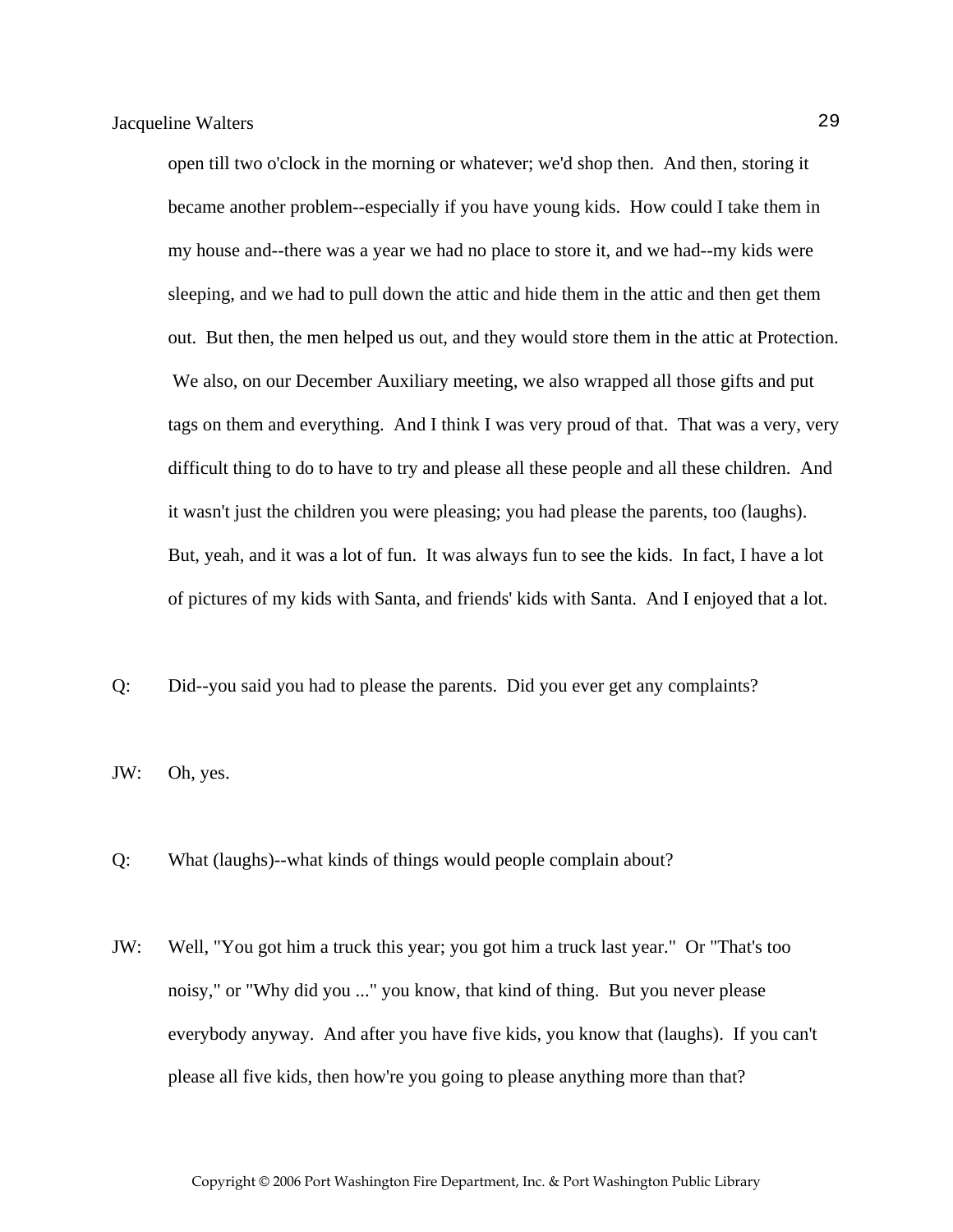- Q: Right. Let's see. Oh, when you went to--you know, when you went out when there was a fire, did you keep clothes available to jump into to be called ...
- JW: Well, we never went out on an emergency like the men do.
- Q: Yeah.
- JW: And you would have to be called in. The men always called. You didn't just go on your own. The men would call up and say, "Get the Auxiliary out to make coffee ..." and everything. You would always have to be called out. Yes, we did, though, jump into clothes and run down there. Because usually it was a fast thing, and the coffee urns are so big that you have to start them. So, you know, we had big coffee urns, smaller coffee urns, and they take a long time to perk. And then, at different fires, we had portable urns where they would take them down and --and soup and hot chocolate.
- Q: So, you would take them to the site of the fire.
- JW: It depended. It depended. But, yes, we did a lot. Sandwiches. And then, depending on what time of night when the fire was, or day, you'd--you know, there was daytime fires, too--they would have food back at the firehouse also. They would also, when it was real, real cold weather and it was a bad fire, they would alternate the men. You know, let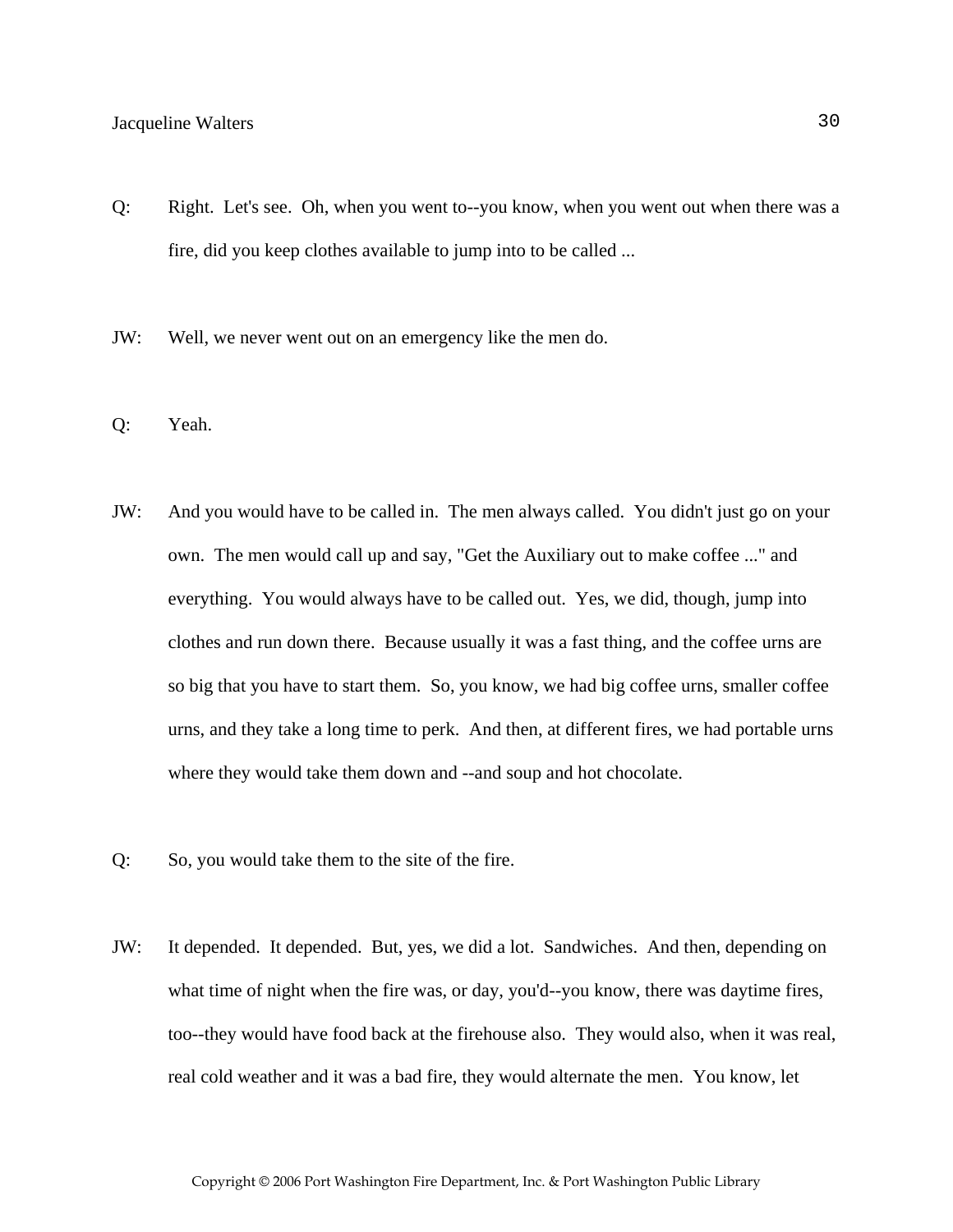some of the men come back to the firehouse, warm up and get something, and then go back out again.

- Q: And so, how long would--on a typical fire--would you be there?
- JW: Oh, I can remember being as much as eight hours. Yeah. I mean, I was lucky in that my sister-in-law would take the kids; I didn't have--my mother was not well, and my motherin-law, they didn't take the kids that often. But I had a friend that would take them. And sometimes, the girls would-- we'd take each other's kids. When we had the ice fire, the firemen--it's one--the camaraderie is wonderful. To this day, I know that, even though I haven't seen some of these men in a long time, I could call them up and say "I need help," they'd be there immediately. I know that. And I think that's one aspect of being in the Fire Department. You have a very big extended family. And I think that's very important.
- Q: What was the ice fire?
- JW: The--which ice fire? I don't ...
- Q: I don't know. You just mentioned, "When we had an ice fire," you went out there.
- JW: Yeah, I don't remember. I'm sorry. I don't remember. I know when the barge--the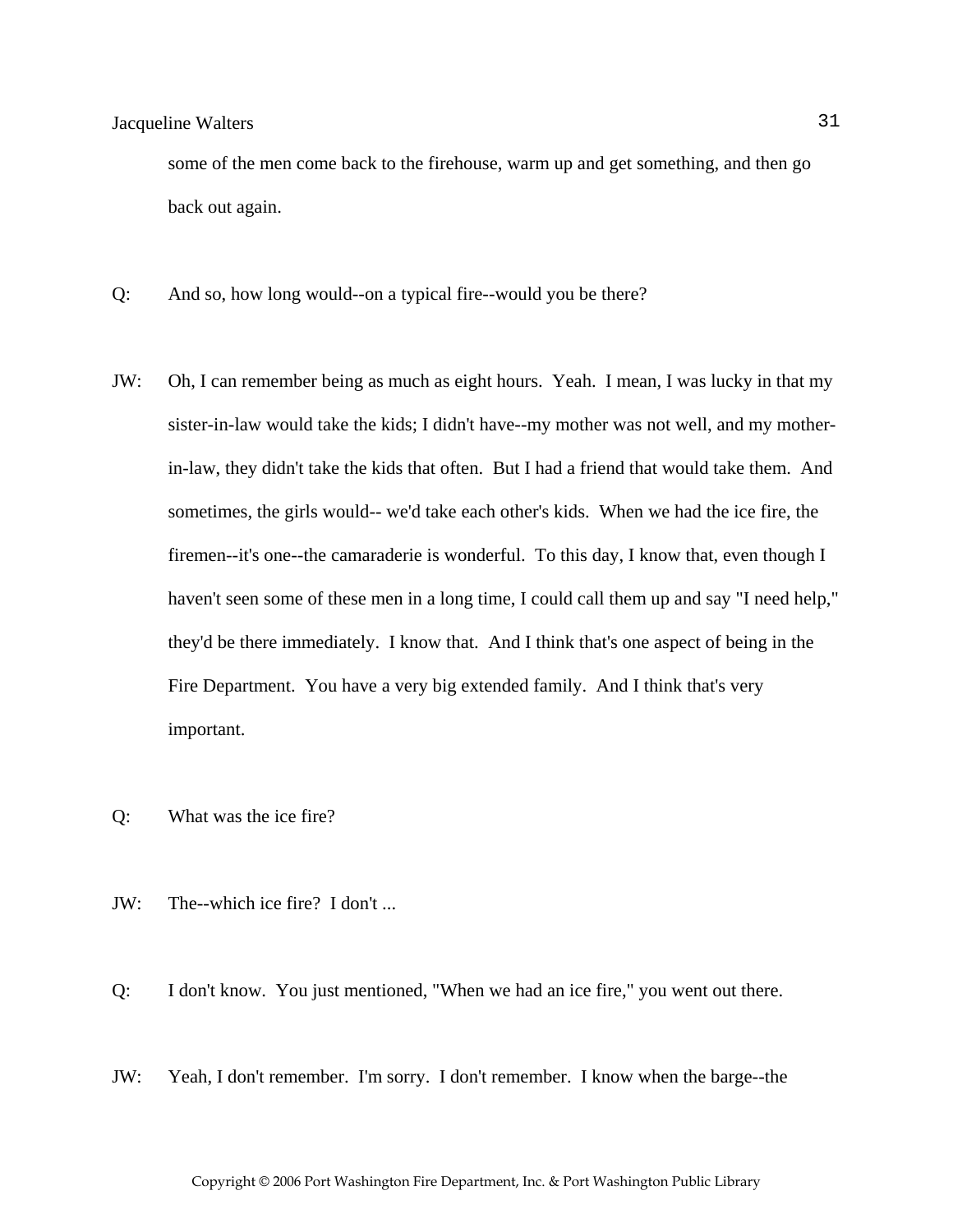[houseboats blew up down on the bay, that was big fires.](http://www.pwfdhistory.com/trans/waltersjac_trans/peco_fires004_web.jpg) There were several ice fires as a matter of fact, but I don't remember all the details about any of them.

- Q: When you were active, what kind of age span was there ...
- JW: In the Auxiliary?
- Q: …in the Auxiliary.
- JW: Probably from maybe nineteen, twenty, to, I would probably say, in the sixties or seventies at least. I know I was probably twenty--well, let me see. I guess I was near thirty-- in my early thirties when I got in. And a lot of the charter members were deceased, but a lot of them were still there. And they did come to the meetings, too, some of them. And even after a few of them went into the nursing home--in fact, one of them was in the nursing home for a long time--the Sands Point Nursing Home. And, in the beginning, we would go down and visit her and everything, but then after, she didn't know anybody and we'd go and always try and make the rounds at Christmas and visit them, and take them a tin of cookies that we'd make or--and that was another thing we did socially. See, it's coming back to me now. Where we'd have a cookie night, and we'd all make cookies and swap--cookie swap. You know, those things. That was another, and actually, that was really nice, because nobody wants to stay home by themselves and make cookies. And it's nice to get away from your kids, if you can manage it. And they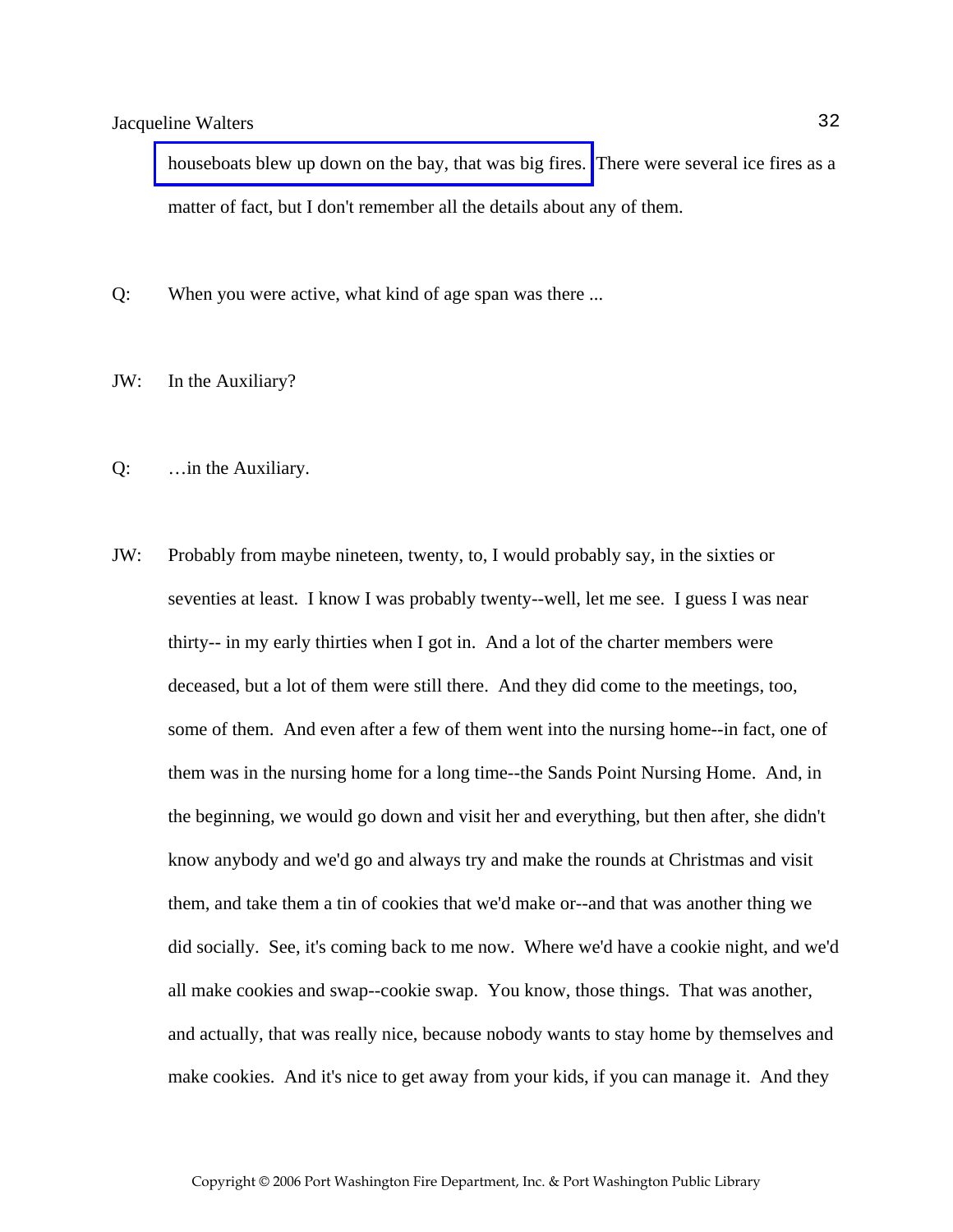still do that today. They still--the younger girls are doing it. I know Atlantic's had a cookie swap.

- Q: So Atlantic's still has a ...
- JW: They do have an auxiliary. They're not--I don't think--I honestly have not been involved in it in so long now. No, they're not too active, but, yes, they do. And the girls from it, the camaraderie is starting to build up a lot again; I see that. And I think probably because of the age differences. Like my husband and I and our friends are now considered to be the seniors at our firehouse. And when we went in, we were the babies. And I see that happening again now. I think there was a lull for a while. There weren't- there still isn't that many volunteers that you get anymore. But they're starting to come around. And as these younger boys that came in are now getting girlfriends and families and children, they're starting to now have that same camaraderie and extended family. Where before, it was just older people or young kids that didn't have family. They had a good time with the boys.
- Q: Excuse me. I have to turn over the tape ... [END OF SIDE A; BEGIN SIDE B] ... Have you been active in any other community organizations in Port Washington?
- JW: Port Washington Lions. My husband's a Lion. Community organizations? Girl Scouts for quite a few years. My girls were in Girl Scouts. I don't remember what else.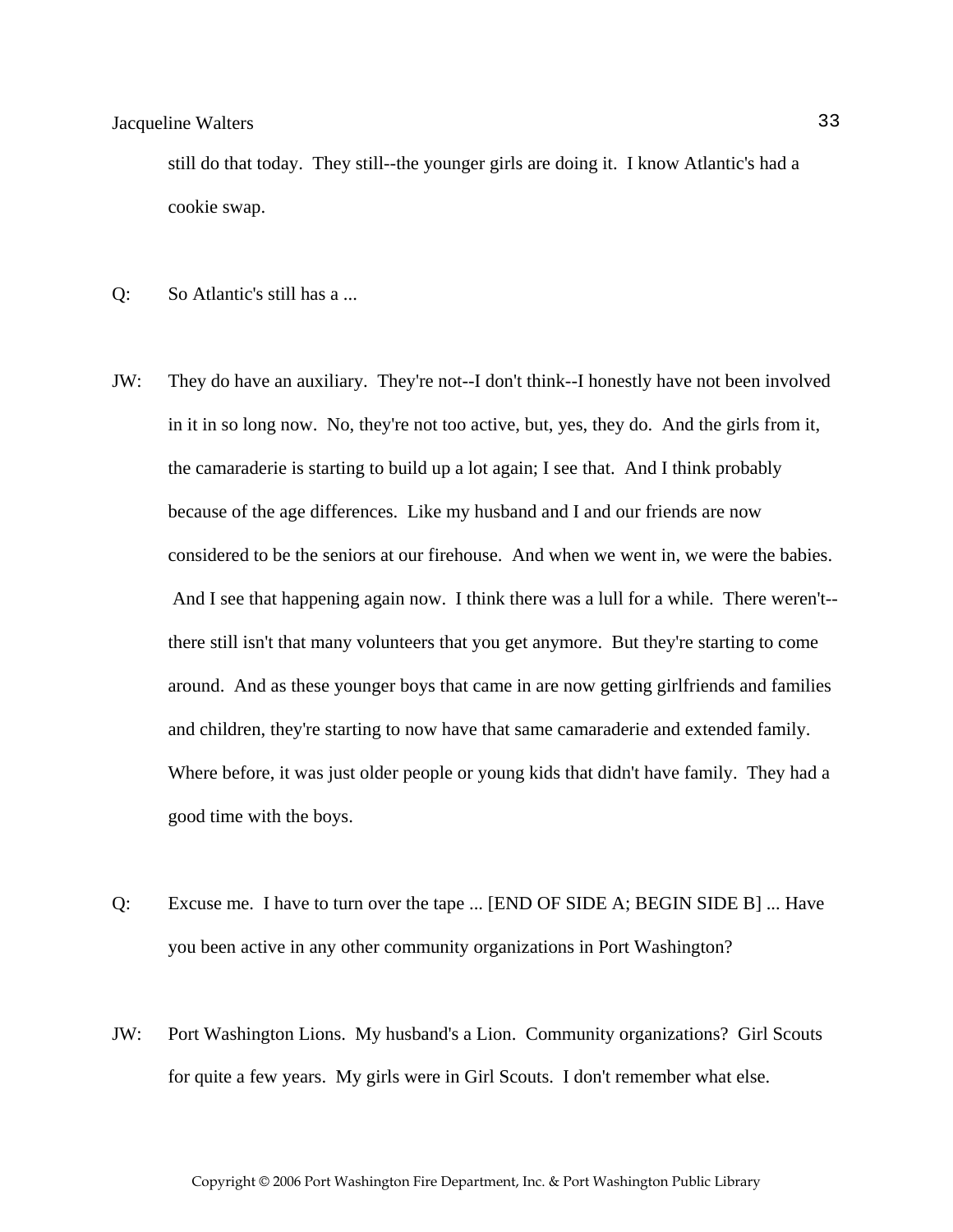- Q: What would you say is the most important lesson that you learned from your involvement with the Auxiliary?
- JW: Well, probably, how difficult it can be to have differences of opinions and have to learn how to iron them out. I think that's probably the biggest thing, because there was--it was a large group of women who all had their own opinions on everything, and you had to come to a decision on a lot of things. And I think that was probably the most difficult especially if you had an idea that nobody, or three-quarters of them didn't agree with or anything and you had to see the other side, sometimes it's hard to do that. But it was a good learning experience. I think it was a great learning experience. I think that's how you learn to compromise.
- Q: Do you remember a particular instance where there was this difference of opinion?
- JW: No. There was usually a lot of them, I mean, if you were going to have a fundraiser and you're going to have a fashion show, it was always, "Should we have a dinner?" "Should we have a luncheon?" "Should we have ..." You know, it was always--everybody had a different opinion. And so you had to discuss it all, and sometimes those discussions got really long. And sometimes they'd even have to table them, because when it got to be like eleven-thirty everyone's saying, you know, "We've got to go home" (laughs). They would table a lot of them. But, in all, I think you really learned to appreciate others'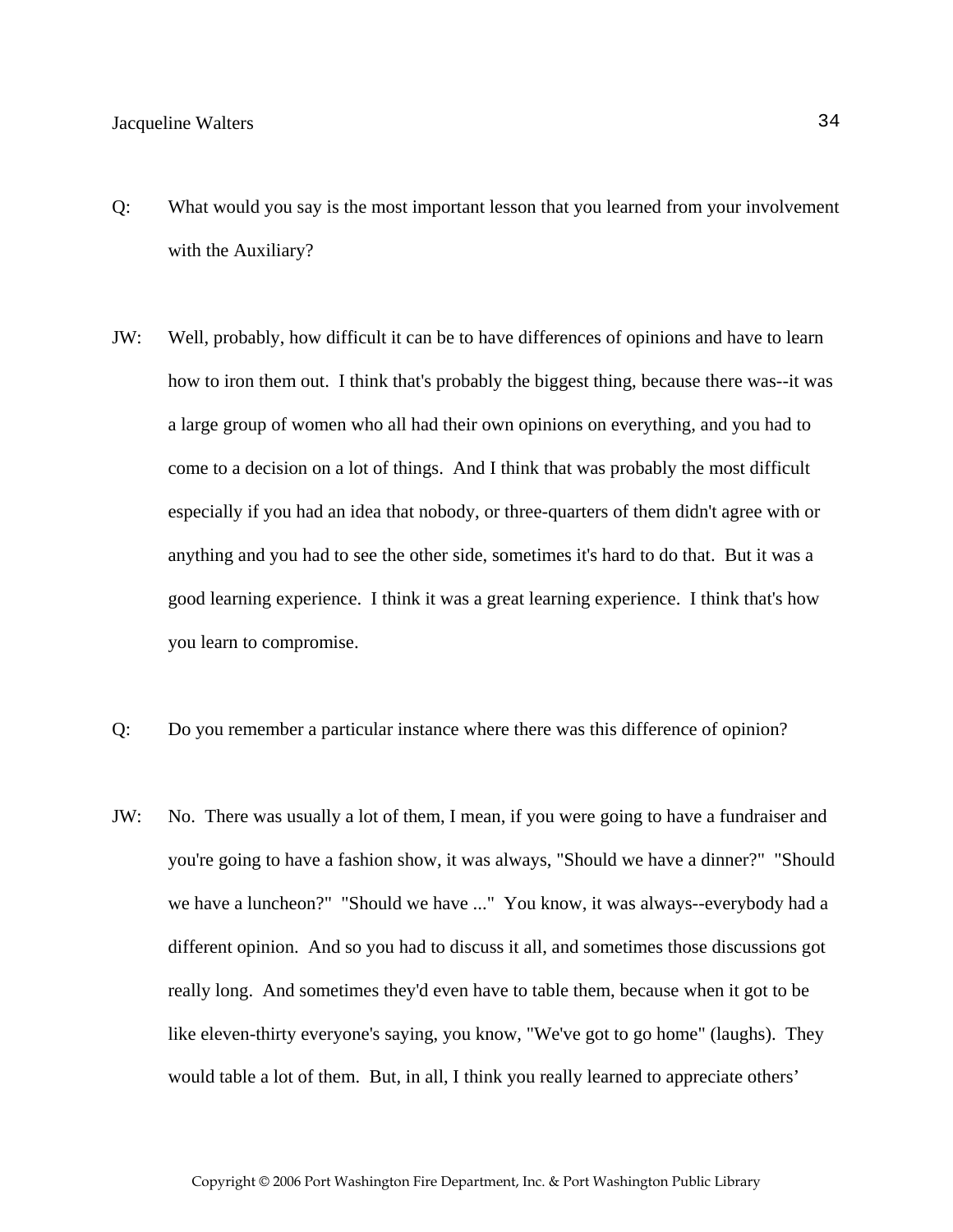opinions and listen to them. Which, I don't think, if you're not in a big organization, you don't do, because you mostly get your own way.

- Q: So, aside from that, is there any other way in which your being in the Auxiliary affected your life, your life outside the organization?
- JW: Oh, I made a lot of good friends. My children made a lot of good friends. There was a lot of social activities that the kids love and they still talk about to this day. You know, they had an annual picnic. They loved the picnics.
- Q: Where was the picnic held?
- JW: [Well, they used to have the picnics on estates in Sands Point, and then, in later years, I](http://www.pwfdhistory.com/trans/waltersjac_trans/pwfd_picnic001.jpg)  don't remember all the places, but then it would be at the firehouse or Manorhaven Beach. And this past year--unfortunately, I didn't go--but this past year, they had it at Hempstead Harbor, and they said it was wonderful. So, I'm looking forward to going again, taking my grandson.
- Q: Is there anything else that you can remember ...
- JW: Times change--no, time has changed so much, I think, you know, in 1988, I went back to work after raising my children, and I think everybody became involved in work, and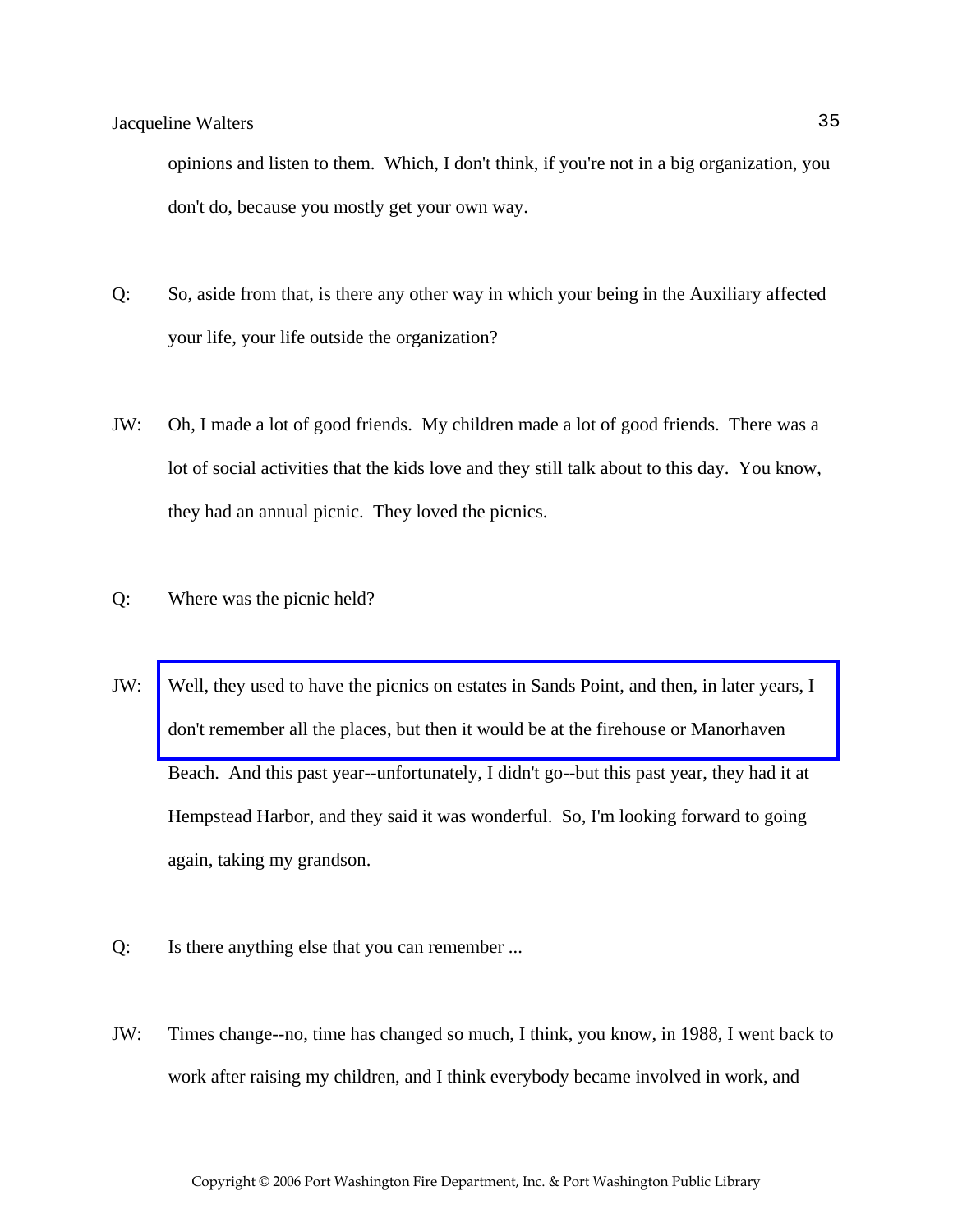nobody had time for anything else. And as you grow older and you're working a fulltime day and you get home, you don't--you know, it's bad enough you have to come home and make dinner, and then, you don't want to go out again. And I think that's what happened to the majority. And these young girls--you know, we stayed home with our children when the children were young--but the young girls today go out and work, so it's really difficult for them, and they don't have time to put into the auxiliaries. Which is sad, because there is no camaraderie like there used to be. We did have a lot of fun. A lot of fighting, too, but a lot of fun. And I think it was a great experience; I will say that. And I'm sure any of the girls would say the same thing. And I learned a lot. I learned a lot of crafts (laughs). I did.

- Q: Do you do any of them now?
- JW: No, I don't. I've just recently retired. So--and then we moved. So, I have quite a bit to keep me busy. I'd like to take up crocheting again.
- Q: What kind of work were you doing?
- JW: Secretarial. I was an administrative assistant.
- Q: Here in town?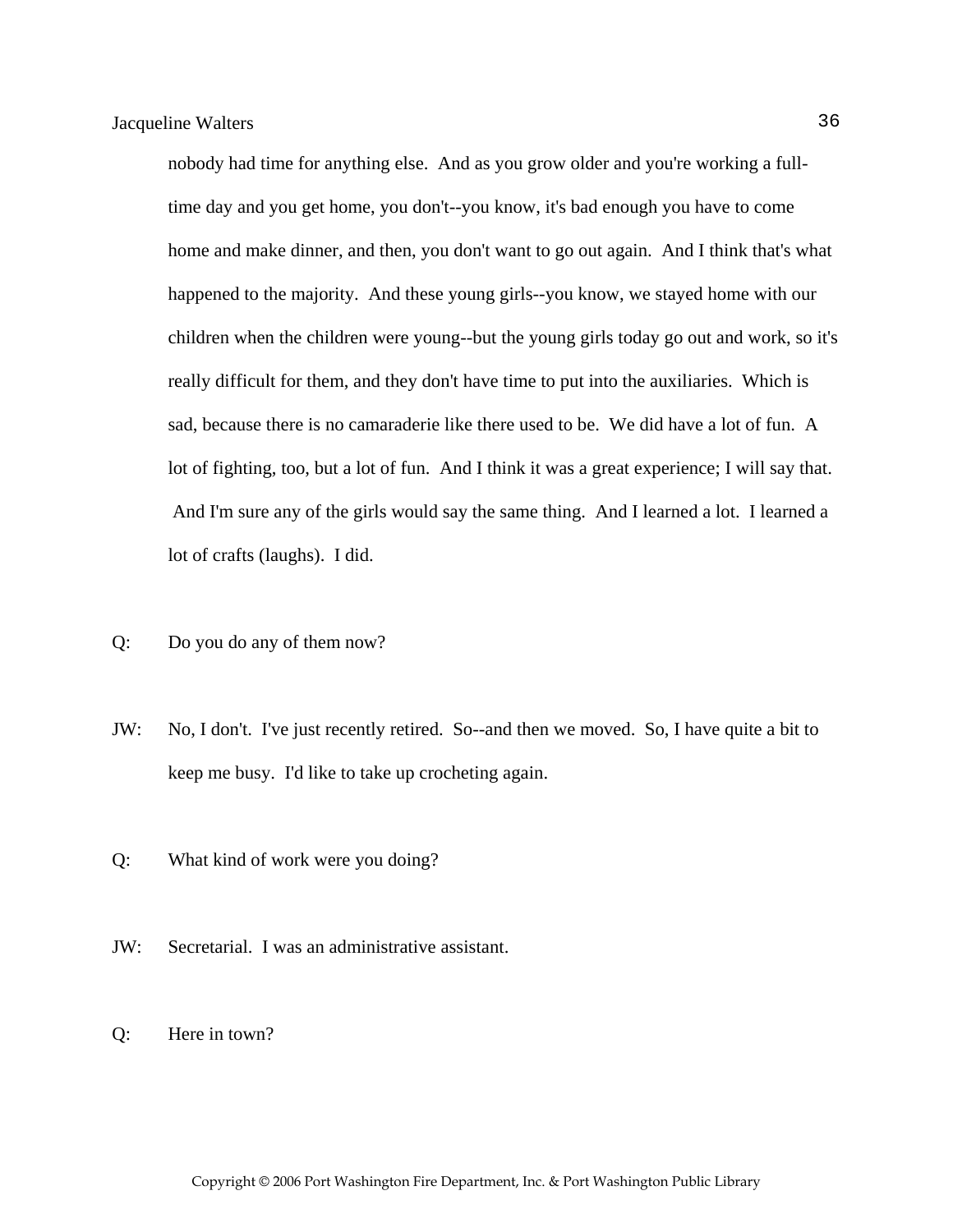- JW: Actually, I worked for Lewis Oil for many years. And then they moved to Plainview. So I moved to Plainview.
- Q: Oh, so you went out to Plainview?
- JW: Yeah.
- Q: Yeah.
- JW: And then Lewis Oil bought Kurz Oil, who was a local oil company here. And the girl that worked for Don Kurz came out to Lewis's, and she took over my job, after she was there for a while.
- Q: What do you think the value of this project is?
- JW: The value of it? I don't think you could put a value on it. I really don't. I think when it's all tied together and all the information is tied together, and--I mean, I would love to read it, because I can't remember anything anymore. I mean, there's so many--I could tell you about fires. All of a sudden, things are coming back to me. But you'd have to sit for days and let me think about all these things. But there's some wonderful experiences. There are some very sad experiences. Exciting experiences. And I wish that everybody could have the experience of having an extended family, because people don't. And even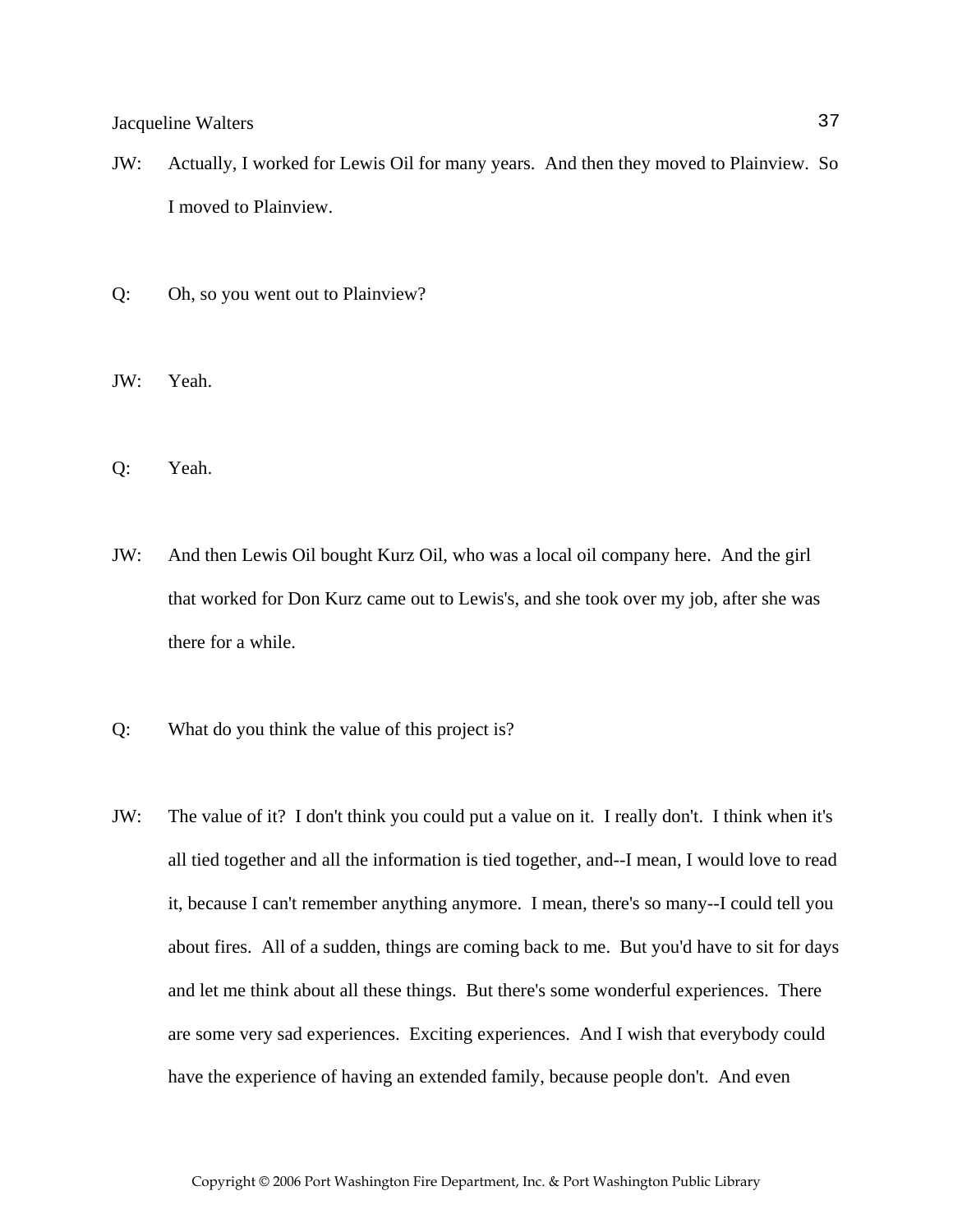though there's times when you really hate everybody in there, you know, and you say, "How can they do that?" that's life, you know. You get over it, and you say, you know, like "I guess I was looking at it wrong.". I wish we still had the same camaraderie, but we don't, because we're all older and we don't--the men aren't involved anymore. The men aren't in their best of health. Neither are the women, you know. That happens. But I'm glad to see that my sons are so happy doing it, although I think it's a very dangerous job. Not so--well, every one of them is. Every fire is dangerous. You never know. You never know. A lot of sad fires, though. It's coming back to me now, the one we had on Bernard Street where the little girl died. You know, all of those things are so sad. And, truthfully, when my son--my older son--got in the Port Washington Fire Department, within six months, my husband made the statement that within six months, he had seen more tragedy in those six months--the first six months he was in--than my husband had seen in most of the time he was in the Fire Department. It just seemed in that one particular time, there was the Dayton fire and that, [and then the Bernard Street fire,](http://www.pwfdhistory.com/trans/waltersjac_trans/news_bernardst01_960203.pdf) and there was a lot. And we had a couple of other bad fires, you know. I don't like fire (laughs).

- Q: Have you ever had a fire yourself?
- JW: Oh, yes.

#### Q: What happened?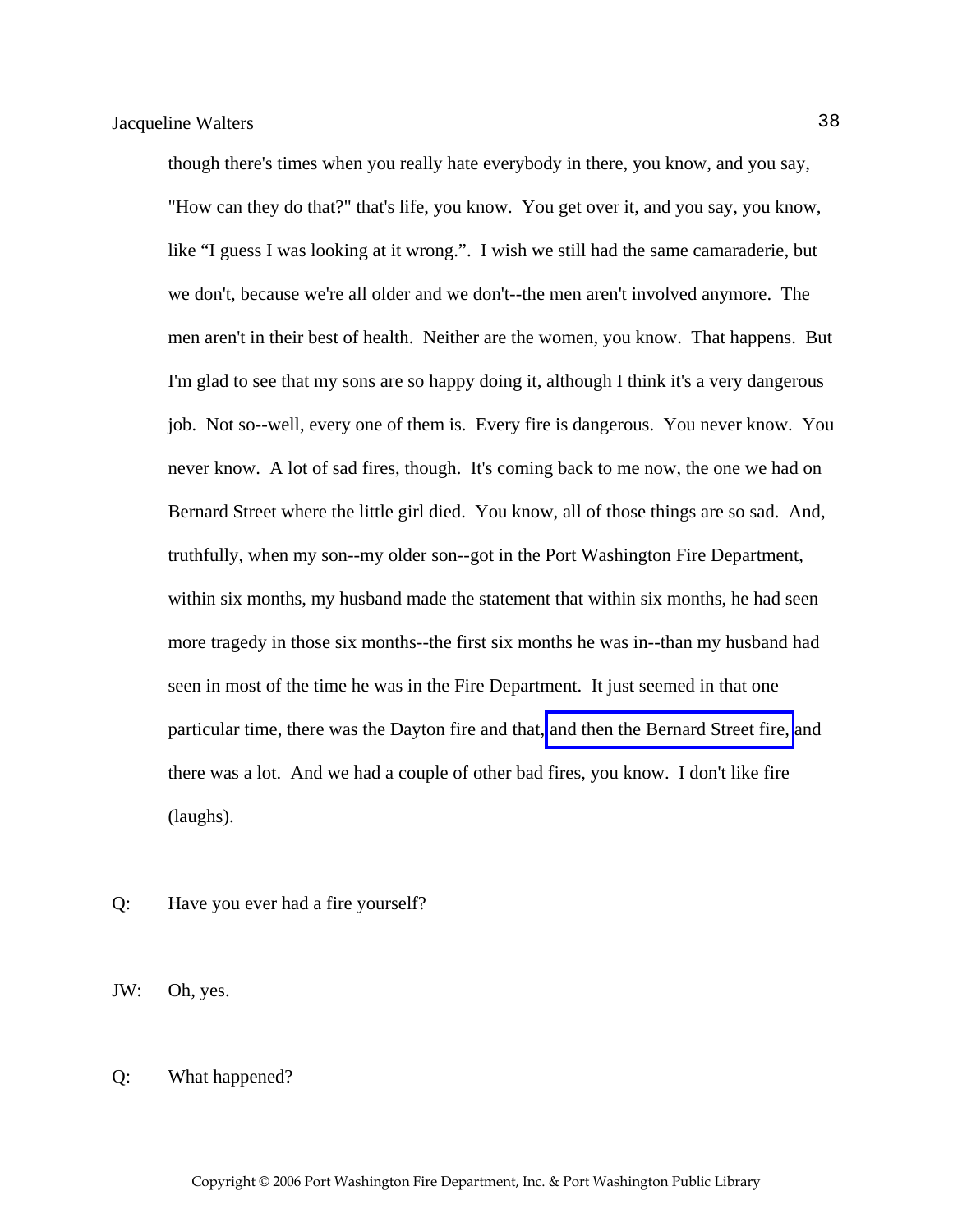- JW: We were living on Neulist Avenue, and I was pregnant with my second--no, my first child. Actually, yes. And I was actually overdue. And my sister-in-law and I had been out somewhere. And we came home, and as we walked in the back--my back kitchen door--my husband came up the cellar and our kitchen, well, we were just building the kitchen. I had no upper cabinets. And he broke a hole in the sheetrock and flames came leaping out. And I said, "What's going on?" and he said, "Well, we have a fire downstairs." So, I immediately just calmly walked over to the phone and picked up the phone--at that time you called the Police Department--and told them we had a fire, and the cop was there instantly. And he grabs me, and he says, "Don't worry. We'll get you to the hospital on time." And I said, "No, it's not me!" (laughs). I guess I had a, you know, a big belly. And what had happened, my husband and his father were doing some soddering downstairs, and the balloon house--it's a balloon framing on the houses--the insulation caught fire and came right up. But they put it right out. And, of course, we had to have the Fire Department come and check it out. So, that was exciting.
- Q: Oh, yeah. Okay. Is there anything else's that's come up--come to mind or ...
- JW: No, I can't really think of anything else.
- Q: Okay.